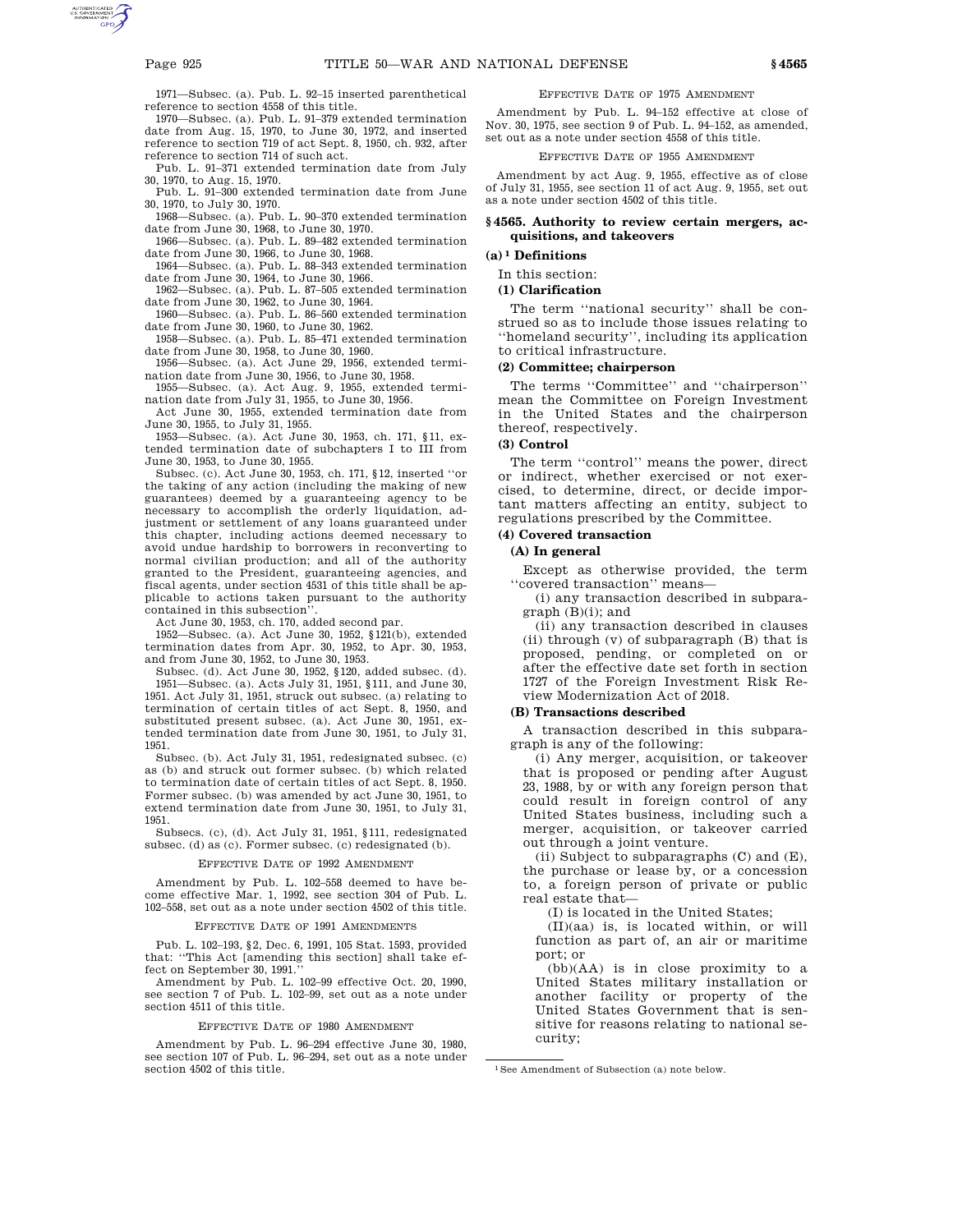(BB) could reasonably provide the foreign person the ability to collect intelligence on activities being conducted at such an installation, facility, or property; or

(CC) could otherwise expose national security activities at such an installation, facility, or property to the risk of foreign surveillance; and

(III) meets such other criteria as the Committee prescribes by regulation, except that such criteria may not expand the categories of real estate to which this clause applies beyond the categories described in subclause (II).

(iii) Any other investment, subject to regulations prescribed under subparagraphs (D) and (E), by a foreign person in any unaffiliated United States business that—

(I) owns, operates, manufactures, supplies, or services critical infrastructure;

(II) produces, designs, tests, manufactures, fabricates, or develops one or more critical technologies; or

(III) maintains or collects sensitive personal data of United States citizens that may be exploited in a manner that threatens national security.

(iv) Any change in the rights that a foreign person has with respect to a United States business in which the foreign person has an investment, if that change could result in—

(I) foreign control of the United States business; or

(II) an investment described in clause  $(iii)$ .

(v) Any other transaction, transfer, agreement, or arrangement, the structure of which is designed or intended to evade or circumvent the application of this section, subject to regulations prescribed by the Committee.

### **(C) Real estate transactions**

## **(i) Exception for certain real estate transactions**

A real estate purchase, lease, or concession described in subparagraph (B)(ii) does not include a purchase, lease, or concession of—

(I) a single ''housing unit'', as defined by the Census Bureau; or

(II) real estate in ''urbanized areas'', as defined by the Census Bureau in the most recent census, except as otherwise prescribed by the Committee in regulations in consultation with the Secretary of Defense.

### **(ii) Definition of close proximity**

With respect to a real estate purchase, lease, or concession described in subpara $graph$  (B)(ii)(II)(bb)(AA), the Committee shall prescribe regulations to ensure that the term ''close proximity'' refers only to a distance or distances within which the purchase, lease, or concession of real estate could pose a national security risk in

connection with a United States military installation or another facility or property of the United States Government described in that subparagraph.

# **(D) Other investments**

### **(i) Other investment defined**

For purposes of subparagraph  $(B)(iii)$ , the term ''other investment'' means an investment, direct or indirect, by a foreign person in a United States business described in that subparagraph that is not an investment described in subparagraph (B)(i) and that affords the foreign person—

(I) access to any material nonpublic technical information in the possession of the United States business;

(II) membership or observer rights on the board of directors or equivalent governing body of the United States business or the right to nominate an individual to a position on the board of directors or equivalent governing body; or

(III) any involvement, other than through voting of shares, in substantive decisionmaking of the United States business regarding—

(aa) the use, development, acquisition, safekeeping, or release of sensitive personal data of United States citizens maintained or collected by the United States business;

(bb) the use, development acquisition, or release of critical technologies; or

(cc) the management, operation, manufacture, or supply of critical infrastructure.

# **(ii) Material nonpublic technical information defined**

# **(I) In general**

For purposes of clause  $(i)(I)$ , and subject to regulations prescribed by the Committee, the term ''material nonpublic technical information'' means information that—

(aa) provides knowledge, know-how, or understanding, not available in the public domain, of the design, location, or operation of critical infrastructure; or

(bb) is not available in the public domain, and is necessary to design, fabricate, develop, test, produce, or manufacture critical technologies, including processes, techniques, or methods.

## **(II) Exemption for financial information**

Notwithstanding subclause (I), for purposes of this subparagraph, the term ''material nonpublic technical information'' does not include financial information regarding the performance of a United States business.

# **(iii) Regulations**

### **(I) In general**

The Committee shall prescribe regulations providing guidance on the types of transactions that the Committee consid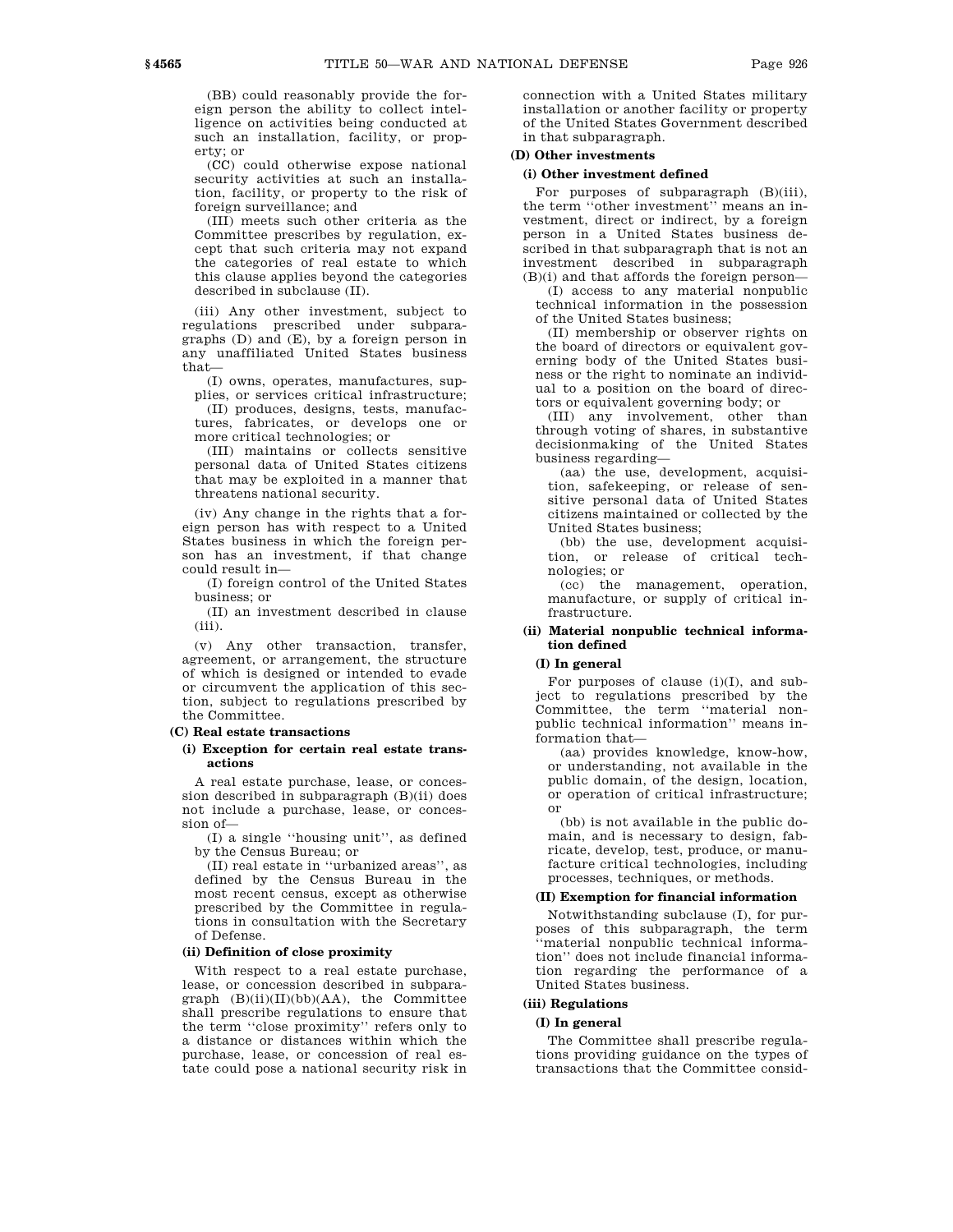ers to be ''other investment'' for purposes of subparagraph (B)(iii).

## **(II) United States businesses that own, operate, manufacture, supply, or service critical infrastructure**

The regulations prescribed by the Committee with respect to an invest-<br>ment described in subparagraph ment described in subparagraph  $(B)(iii)(I)$  shall-

(aa) specify the critical infrastructure subject to that subparagraph based on criteria intended to limit application of that subparagraph to the subset of critical infrastructure that is likely to be of importance to the national security of the United States; and

(bb) enumerate specific types and examples of such critical infrastructure.

# **(iv) Specific clarification for investment funds**

## **(I) Treatment of certain investment fund investments**

Notwithstanding clause (i)(II) and subject to regulations prescribed by the Committee, an indirect investment by a foreign person in a United States business described in subparagraph (B)(iii) through an investment fund that affords the foreign person (or a designee of the foreign person) membership as a limited partner or equivalent on an advisory board or a committee of the fund shall not be considered an ''other investment'' for purposes of subparagraph  $(B)(iii)$  if—

(aa) the fund is managed exclusively by a general partner, a managing member, or an equivalent;

(bb) the general partner, managing member, or equivalent is not a foreign person;

(cc) the advisory board or committee does not have the ability to approve, disapprove, or otherwise control—

(AA) investment decisions of the fund; or

(BB) decisions made by the general partner, managing member, or equivalent related to entities in which the fund is invested;

(dd) the foreign person does not otherwise have the ability to control the fund, including the authority—

(AA) to approve, disapprove, or otherwise control investment decisions of the fund;

(BB) to approve, disapprove, or otherwise control decisions made by the general partner, managing member, or equivalent related to entities in which the fund is invested; or

(CC) to unilaterally dismiss, prevent the dismissal of, select, or determine the compensation of the general partner, managing member, or equivalent;

(ee) the foreign person does not have access to material nonpublic technical information as a result of its participation on the advisory board or committee; and

(ff) the investment otherwise meets the requirements of this subparagraph.

# **(II) Treatment of certain waivers**

## **(aa) In general**

For the purposes of items (cc) and (dd) of subclause (I) and except as provided in item (bb), a waiver of a potential conflict of interest, a waiver of an allocation limitation, or a similar activity, applicable to a transaction pursuant to the terms of an agreement governing an investment fund shall not be considered to constitute control of investment decisions of the fund or decisions relating to entities in which the fund is invested.

# **(bb) Exception**

The Committee may prescribe regulations providing for exceptions to item (aa) for extraordinary circumstances.

# **(v) Exception for air carriers**

For purposes of subparagraph (B)(iii), the term ''other investment'' does not include an investment involving an air carrier, as defined in section 40102(a)(2) of title 49, that holds a certificate issued under section 41102 of that title.

# **(vi) Rule of construction**

Any definition of ''critical infrastructure'' established under any provision of law other than this section shall not be determinative for purposes of this section.

## **(E) Country specification**

The Committee shall prescribe regulations that further define the term ''foreign person'' for purposes of clauses (ii) and (iii) of subparagraph (B). In prescribing such regulations, the Committee shall specify criteria to limit the application of such clauses to the investments of certain categories of foreign persons. Such criteria shall take into consideration how a foreign person is connected to a foreign country or foreign government, and whether the connection may affect the national security of the United States.

## **(F) Transfers of certain assets pursuant to bankruptcy proceedings or other defaults**

The Committee shall prescribe regulations to clarify that the term ''covered transaction'' includes any transaction described in subparagraph (B) that arises pursuant to a bankruptcy proceeding or other form of default on debt.

### **(5) Critical infrastructure**

The term "critical infrastructure" means, subject to regulations prescribed by the Committee, systems and assets, whether physical or virtual, so vital to the United States that the incapacity or destruction of such systems or assets would have a debilitating impact on national security.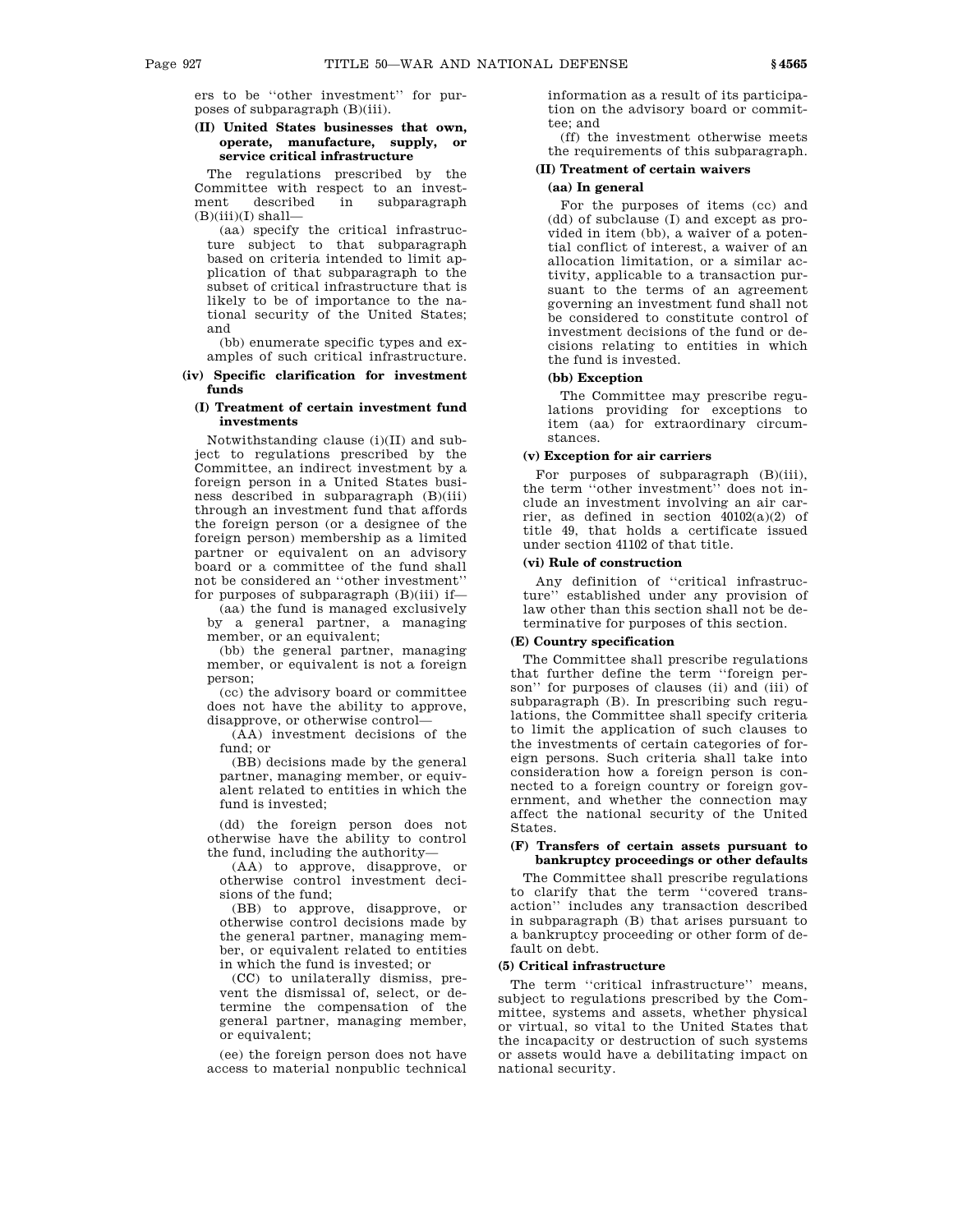### **(6) Critical technologies**

# **(A) In general**

The term ''critical technologies'' means the following:

(i) Defense articles or defense services included on the United States Munitions List set forth in the International Traffic in Arms Regulations under subchapter M of chapter I of title 22, Code of Federal Regulations.

(ii) Items included on the Commerce Control List set forth in Supplement No. 1 to part 774 of the Export Administration Regulations under subchapter C of chapter VII of title 15, Code of Federal Regulations, and controlled—

(I) pursuant to multilateral regimes, including for reasons relating to national security, chemical and biological weapons proliferation, nuclear nonproliferation, or missile technology; or

(II) for reasons relating to regional stability or surreptitious listening.

(iii) Specially designed and prepared nuclear equipment, parts and components, materials, software, and technology covered by part 810 of title 10, Code of Federal Regulations (relating to assistance to foreign atomic energy activities).

(iv) Nuclear facilities, equipment, and material covered by part 110 of title 10, Code of Federal Regulations (relating to export and import of nuclear equipment and material).

(v) Select agents and toxins covered by part 331 of title 7, Code of Federal Regulations, part 121 of title 9 of such Code, or part 73 of title 42 of such Code.

(vi) Emerging and foundational technologies controlled pursuant to section 4817 of this title.

### **(B) Recommendations**

### **(i) In general**

The chairperson may recommend technologies for identification under the interagency process set forth in section 4817(a) of this title.

### **(ii) Matters informing recommendations**

Recommendations by the chairperson under clause (i) shall draw upon information arising from reviews and investigations conducted under subsection (b), nosubmitted  $(b)(1)(C)(i)$ , declarations filed under subsection  $(b)(1)(C)(v)$ , and non-notified and non-declared transactions identified under subsection  $(b)(1)(H)$ .

## **(7) Foreign government-controlled transaction**

The term ''foreign government-controlled transaction'' means any covered transaction that could result in the control of any United States business by a foreign government or an entity controlled by or acting on behalf of a foreign government.

### **(8) Intelligence community**

The term ''intelligence community'' has the meaning given that term in section 3003(4) of title 50.

# **(9) Investment**

The term "investment" means the acquisition of equity interest, including contingent equity interest, as further defined in regulations prescribed by the Committee.

# **(10) Lead agency**

The term ''lead agency'' means the agency or agencies designated as the lead agency or agencies pursuant to subsection (k)(5).

# **(11) Party**

The term ''party'' has the meaning given that term in regulations prescribed by the Committee.

### **(12) United States**

The term ''United States'' means the several States, the District of Columbia, and any territory or possession of the United States.

### **(13) United States business**

The term ''United States business'' means a person engaged in interstate commerce in the United States.

# **(b) National security reviews and investigations (1) National security reviews**

### **(A) In general**

Upon receiving written notification under subparagraph (C) of any covered transaction, or pursuant to a unilateral notification initiated under subparagraph (D) with respect to any covered transaction, the President, acting through the Committee—

(i) shall review the covered transaction to determine the effects of the transaction on the national security of the United States; and

(ii) shall consider the factors specified in subsection (f) for such purpose, as appropriate.

### **(B) Control by foreign government**

If the Committee determines that the covered transaction is a foreign governmentcontrolled transaction, the Committee shall conduct an investigation of the transaction under paragraph (2).

### **(C) Written notice**

### **(i) In general**

Any party or parties to any covered transaction may initiate a review of the transaction under this paragraph by submitting a written notice of the transaction to the Chairperson of the Committee.

# **(ii) Withdrawal of notice**

No covered transaction for which a notice was submitted under clause (i) may be withdrawn from review, unless a written request for such withdrawal is submitted to the Committee by any party to the transaction and approved by the Committee.

### **(iii) Continuing discussions**

A request for withdrawal under clause (ii) shall not be construed to preclude any party to the covered transaction from continuing informal discussions with the Committee or any member thereof regard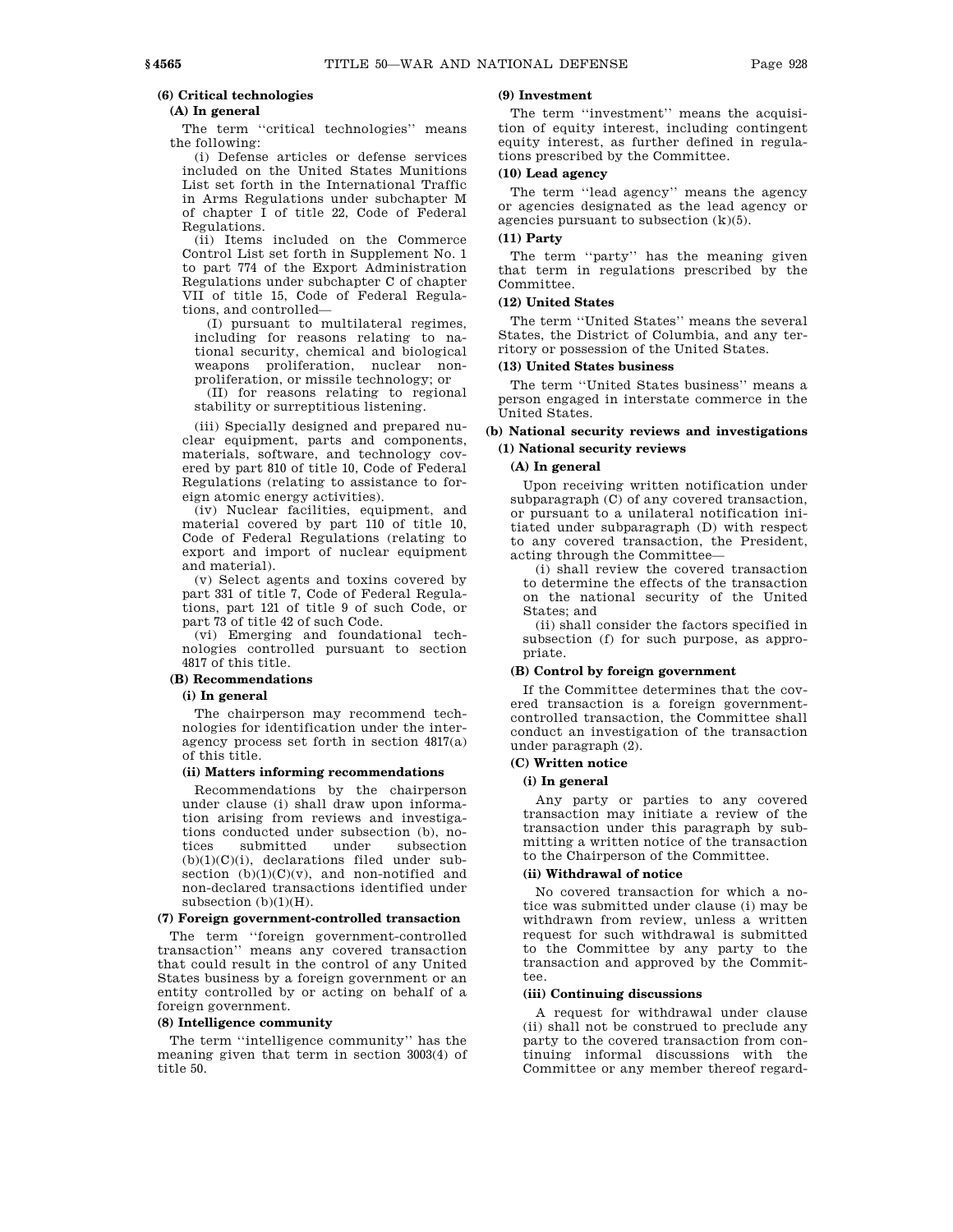ing possible resubmission for review pursuant to this paragraph.

# **(iv) Inclusion of partnership and side agreements**

The Committee may require a written notice submitted under clause (i) to include a copy of any partnership agreements, integration agreements, or other side agreements relating to the transaction, as specified in regulations prescribed by the Committee.

# **(vi) 2 Stipulations regarding transactions (I) In general**

In a written notice submitted under clause (i) or a declaration submitted under clause (v) with respect to a transaction, a party to the transaction may—

(aa) stipulate that the transaction is a covered transaction; and

(bb) if the party stipulates that the transaction is a covered transaction under item (aa), stipulate that the transaction is a foreign governmentcontrolled transaction.

# **(II) Basis for stipulation**

A written notice submitted under clause (i) or a declaration submitted under clause (v) that includes a stipulation under subclause (I) shall include a description of the basis for the stipulation.

## **(D) Unilateral initiation of review**

Subject to subparagraph (G), the President or the Committee may initiate a review under subparagraph (A) of—

(i) any covered transaction (other than a covered transaction described in subpara $graph(E)$ ;

(ii) any covered transaction described in subparagraph (E), if any party to the transaction submitted false or misleading material information to the Committee in connection with the Committee's consideration of the transaction or omitted material information, including material documents, from information submitted to the Committee; or

(iii) any covered transaction described in subparagraph (E), if—

(I) any party to the transaction or the entity resulting from consummation of the transaction materially breaches a mitigation agreement or condition described in subsection  $(l)(3)(A);$ 

(II) such breach is certified to the Committee by the lead department or agency monitoring and enforcing such agreement or condition as a material breach; and

(III) the Committee determines that there are no other adequate and appropriate remedies or enforcement tools available to address such breach.

### **(E) Covered transactions described**

A covered transaction is described in this subparagraph if—

(i) the Committee has informed the parties to the transaction in writing that the Committee has completed all action under this section with respect to the transaction; or

(ii) the President has announced a decision not to exercise the President's authority under subsection (d) with respect to the transaction.

# **(F) Timing**

Any review under this paragraph shall be completed before the end of the 45-day period beginning on the date of the acceptance of written notice under subparagraph (C) by the chairperson, or beginning on the date of the initiation of the review in accordance with subparagraph (D), as applicable.

# **(G) Limit on delegation of certain authority**

The authority of the Committee to initiate a review under subparagraph (D) may not be delegated to any person, other than the Deputy Secretary or an appropriate Under Secretary of the department or agency represented on the Committee.

## **(H) Identification of non-notified and non-declared transactions**

The Committee shall establish a process to identify covered transactions for which—

(i) a notice under clause (i) of subparagraph (C) or a declaration under clause (v) of that subparagraph is not submitted to the Committee; and

(ii) information is reasonably available.

# **(2) National security investigations**

### **(A) In general**

In each case described in subparagraph (B), the Committee shall immediately conduct an investigation of the effects of a covered transaction on the national security of the United States, and take any necessary actions in connection with the transaction to protect the national security of the United States.

# **(B) Applicability**

Subparagraph (A) shall apply in each case in which—

(i) a review of a covered transaction under paragraph (1) results in a determination that—

(I) the transaction threatens to impair the national security of the United States and the risk has not been mitigated during or prior to the review of a covered transaction under paragraph (1); (II) the transaction is a foreign government-controlled transaction; or

(III) the transaction would result in control of any critical infrastructure of or within the United States by or on behalf of any foreign person, if the Committee determines that the transaction could impair national security, and that such impairment to national security has not been mitigated by assurances provided or renewed with the approval of the Committee, as described in subsection (*l*), during the review period under paragraph (1); or

<sup>&</sup>lt;sup>2</sup>So in original. See Enactment of Subsection  $(b)(1)(C)(v)$  note below.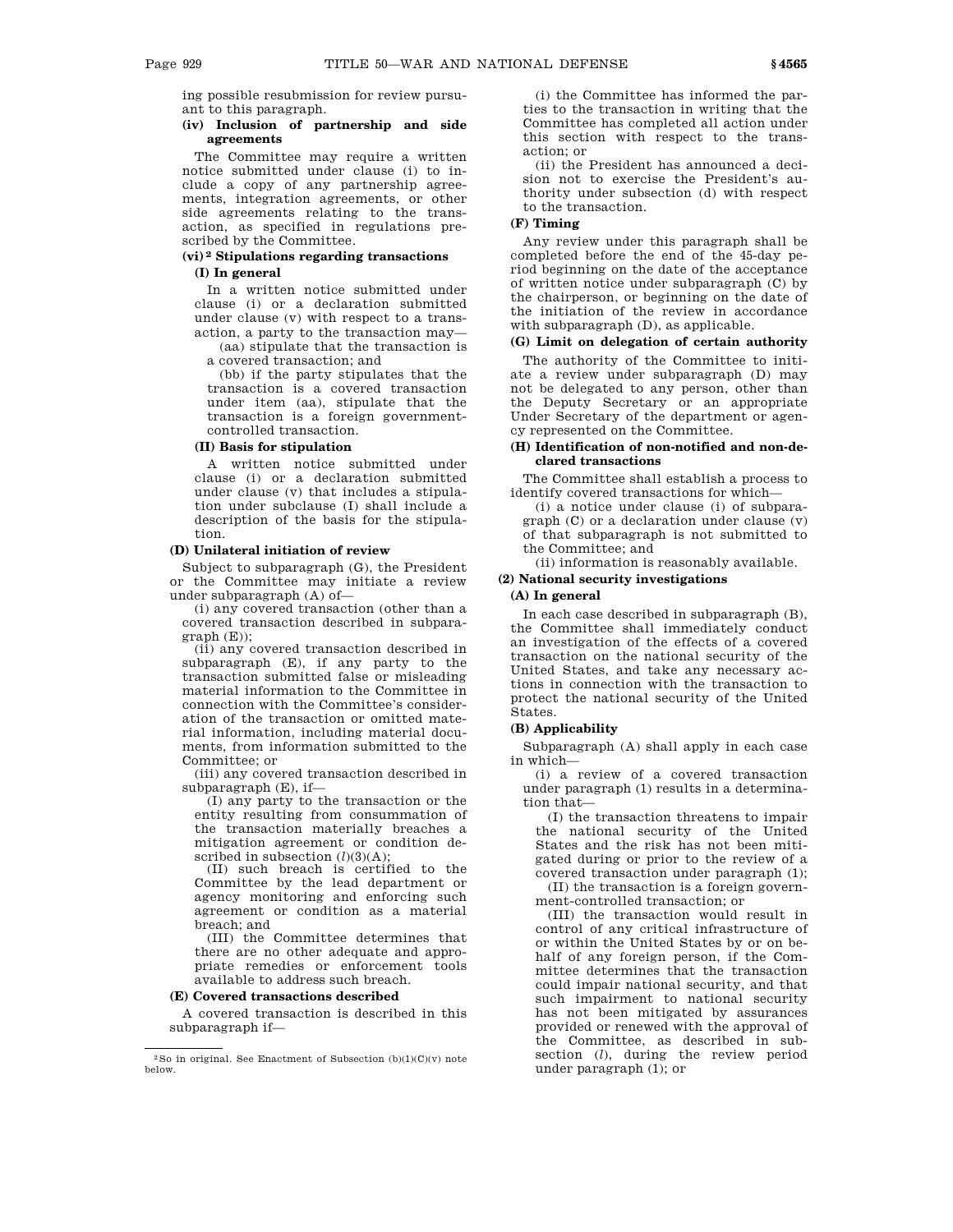(ii) the lead agency recommends, and the Committee concurs, that an investigation be undertaken.

# **(C) Timing**

# **(i) In general**

Except as provided in clause (ii), any investigation under subparagraph (A) shall be completed before the end of the 45-day period beginning on the date on which the investigation commenced.

## **(ii) Extension for extraordinary circumstances**

### **(I) In general**

In extraordinary circumstances (as defined by the Committee in regulations), the chairperson may, at the request of the head of the lead agency, extend an investigation under subparagraph (A) for one 15-day period.

## **(II) Nondelegation**

The authority of the chairperson and the head of the lead agency referred to in subclause (I) may not be delegated to any person other than the Deputy Secretary of the Treasury or the deputy head (or equivalent thereof) of the lead agency, as the case may be.

## **(III) Notification to parties**

If the Committee extends the deadline under subclause (I) with respect to a covered transaction, the Committee shall notify the parties to the transaction of the extension.

## **(D) Exception**

## **(i) In general**

Notwithstanding subparagraph (B)(i), an investigation of a foreign government-controlled transaction described in subclause (II) of subparagraph (B)(i) or a transaction involving critical infrastructure described in subclause (III) of subparagraph (B)(i) shall not be required under this paragraph, if the Secretary of the Treasury and the head of the lead agency jointly determine, on the basis of the review of the transaction under paragraph (1), that the transaction will not impair the national security of the United States.

### **(ii) Nondelegation**

The authority of the Secretary or the head of an agency referred to in clause (i) may not be delegated to any person, other than the Deputy Secretary of the Treasury or the deputy head (or the equivalent thereof) of the lead agency, respectively.

### **(E) Guidance on certain transactions with national security implications**

The Chairperson shall, not later than 180 days after the effective date of the Foreign Investment and National Security Act of 2007, publish in the Federal Register guidance on the types of transactions that the Committee has reviewed and that have presented national security considerations, including transactions that may constitute

covered transactions that would result in control of critical infrastructure relating to United States national security by a foreign government or an entity controlled by or acting on behalf of a foreign government.

# **(3) Certifications to Congress**

## **(A) Certified notice at completion of review**

Upon completion of a review under subsection (b) that concludes action under this section, the chairperson and the head of the lead agency shall transmit a certified notice to the members of Congress specified in subparagraph (C)(iii).

# **(B) Certified report at completion of investigation**

As soon as is practicable after completion of an investigation under subsection (b) that concludes action under this section, the chairperson and the head of the lead agency shall transmit to the members of Congress specified in subparagraph (C)(iii) a certified written report (consistent with the requirements of subsection (c)) on the results of the investigation, unless the matter under investigation has been sent to the President for decision.

### **(C) Certification procedures**

## **(i) In general**

Each certified notice and report required under subparagraphs (A) and (B), respectively, shall be submitted to the members of Congress specified in clause (iii), and shall include—

(I) a description of the actions taken by the Committee with respect to the transaction; and

(II) identification of the determinative factors considered under subsection (f).

# **(ii) Content of certification**

Each certified notice and report required under subparagraphs (A) and (B), respectively, shall be signed by the chairperson and the head of the lead agency, and shall state that, in the determination of the Committee, there are no unresolved national security concerns with the transaction that is the subject of the notice or report.

## **(iii) Members of Congress**

Each certified notice and report required under subparagraphs (A) and (B), respectively, shall be transmitted—

(I) to the Majority Leader and the Minority Leader of the Senate;

(II) to the chair and ranking member of the Committee on Banking, Housing, and Urban Affairs of the Senate and of any committee of the Senate having oversight over the lead agency;

(III) to the Speaker and the Minority Leader of the House of Representatives;

(IV) to the chair and ranking member of the Committee on Financial Services of the House of Representatives and of any committee of the House of Representatives having oversight over the lead agency; and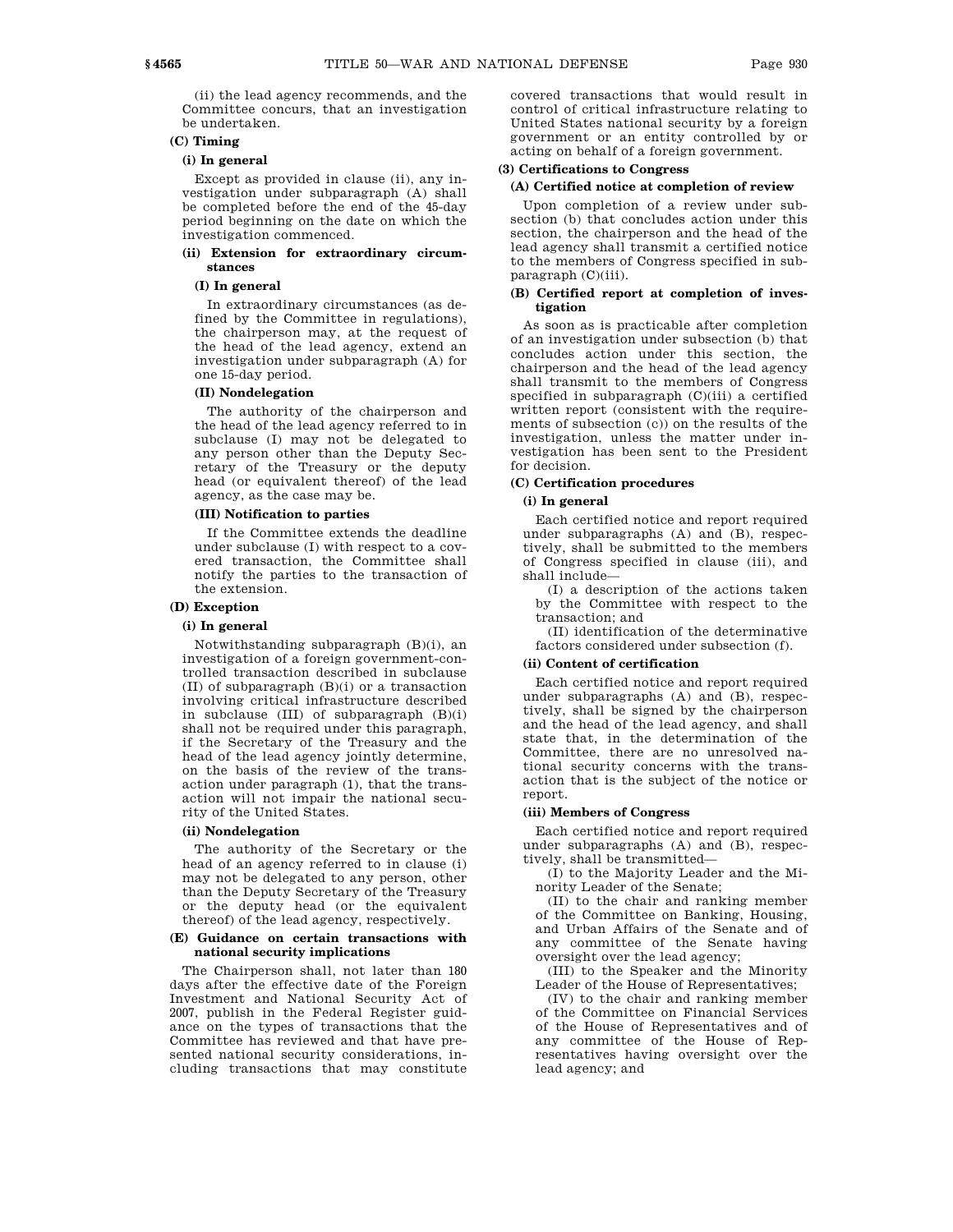(V) with respect to covered transactions involving critical infrastructure, to the members of the Senate from the State in which the principal place of business of the acquired United States person is located, and the member from the Congressional District in which such principal place of business is located.

# **(iv) Signatures; limit on delegation**

# **(I) In general**

Each certified notice and report required under subparagraphs (A) and (B), respectively, shall be signed by the chairperson and the head of the lead agency, which signature requirement may only be delegated in accordance with subclause (II).

# **(II) Limitation on delegation of certifications**

The chairperson and the head of the lead agency may delegate the signature requirement under subclause (I)—

(aa) only to an appropriate employee of the Department of the Treasury (in the case of the Secretary of the Treasury) or to an appropriate employee of the lead agency (in the case of the lead agency) who was appointed by the President, by and with the advice and consent of the Senate, with respect to any notice provided under paragraph (1) following the completion of a review under this section; or

(bb) only to a Deputy Secretary of the Treasury (in the case of the Secretary of the Treasury) or a person serving in the Deputy position or the equivalent thereof at the lead agency (in the case of the lead agency), with respect to any report provided under subparagraph (B) following an investigation under this section.

## **(4) Analysis by Director of National Intelligence**

### **(A) 3 Analysis required**

# **(i) In general**

Except as provided in subparagraph (B), the Director of National Intelligence shall expeditiously carry out a thorough analysis of any threat to the national security of the United States posed by any covered transaction, which shall include the identification of any recognized gaps in the collection of intelligence relevant to the analysis.

# **(ii) Views of intelligence community**

The Director shall seek and incorporate into the analysis required by clause (i) the views of all affected or appropriate agencies of the intelligence community with respect to the transaction.

### **(iii) Updates**

At the request of the lead agency, the Director shall update the analysis conducted under clause (i) with respect to a covered transaction with respect to which an agreement was entered into under subsection  $(l)(3)(A)$ .

# **(iv) Independence and objectivity**

The Committee shall ensure that its processes under this section preserve the ability of the Director to conduct analysis under clause (i) that is independent, objective, and consistent with all applicable directives, policies, and analytic tradecraft standards of the intelligence community.

## **(B) Basic threat information**

# **(i) In general**

The Director of National Intelligence may provide the Committee with basic information regarding any threat to the national security of the United States posed by a covered transaction described in clause (ii) instead of conducting the analysis required by subparagraph (A).

### **(ii) Covered transaction described**

A covered transaction is described in this clause if—

(I) the transaction is described in subsection  $(a)(4)(B)(ii)$ ;

(II) the Director of National Intelligence has completed an analysis pursuant to subparagraph (A) involving each foreign person that is a party to the transaction during the 12 months preceding the review or investigation of the transaction under this section; or

(III) the transaction otherwise meets criteria agreed upon by the Committee and the Director for purposes of this subparagraph.

# **(C) Timing**

The analysis required under subparagraph (A) shall be provided by the Director of National Intelligence to the Committee not later than 30 days after the date on which notice of the transaction is accepted by the Committee under paragraph (1)(C), but such analysis may be supplemented or amended, as the Director considers necessary or appropriate, or upon a request for additional information by the Committee. The Director may begin the analysis at any time prior to acceptance of the notice, in accordance with otherwise applicable law.

### **(D) Interaction with intelligence community**

The Director of National Intelligence shall ensure that the intelligence community remains engaged in the collection, analysis, and dissemination to the Committee of any additional relevant information that may become available during the course of any investigation conducted under subsection (b) with respect to a transaction.

## **(E) Independent role of Director**

The Director of National Intelligence shall be a nonvoting, ex officio member of the Committee, and shall be provided with all notices received by the Committee under paragraph (1)(C) regarding covered transactions, but shall serve no policy role on the Committee, other than to provide analysis

<sup>3</sup>See Amendment of Subsection (b)(4)(A) note below.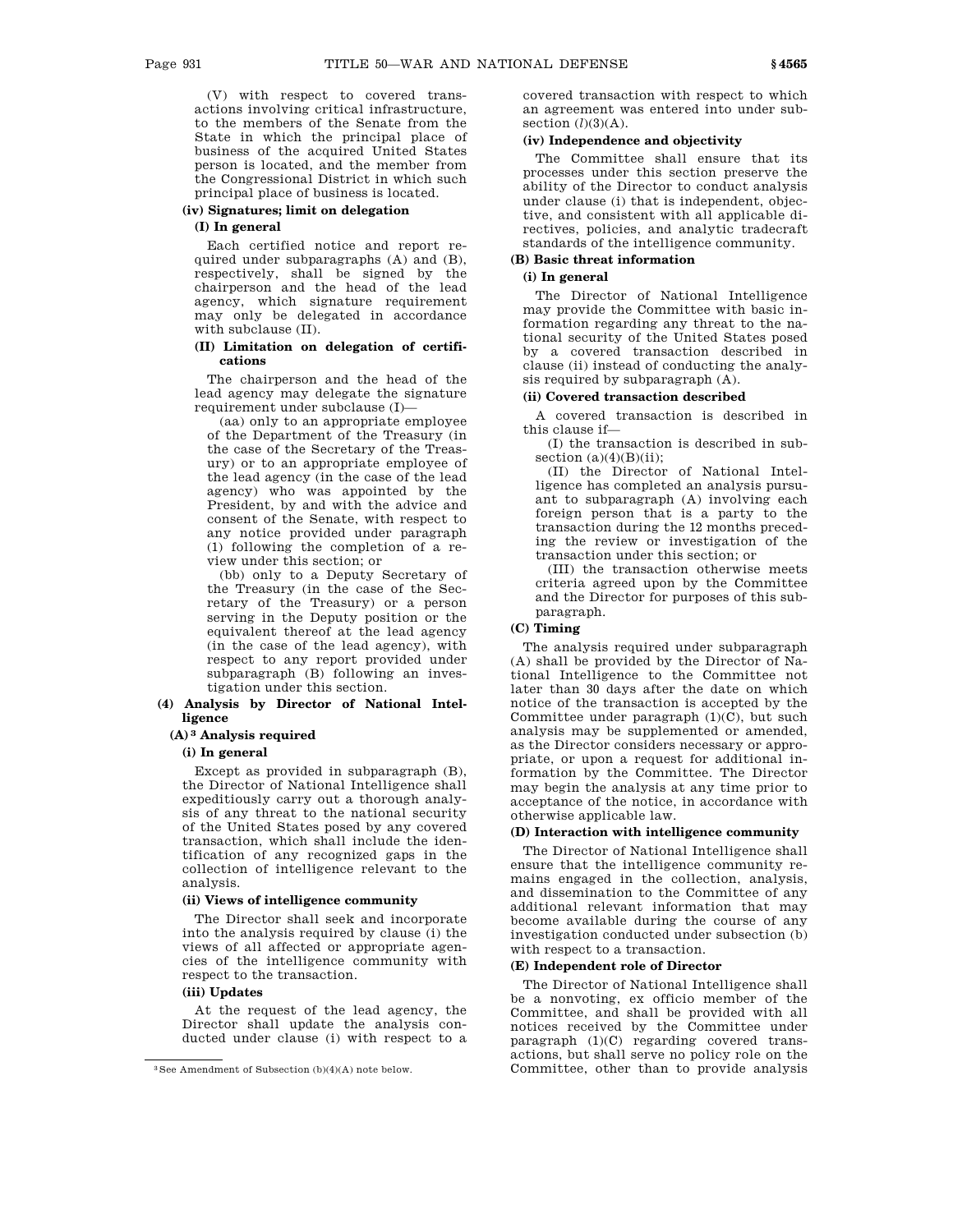under subparagraphs (A) and (C) in connection with a covered transaction.

### **(F) Assessment of operational impact**

The Director may provide to the Committee an assessment, separate from the analyses under subparagraphs (A) and (B), of any operational impact of a covered transaction on the intelligence community and a description of any actions that have been or will be taken to mitigate any such impact.

### **(G) Submission to Congress**

The Committee shall submit the analysis required by subparagraph (A) with respect to a covered transaction to the Select Committee on Intelligence of the Senate and the Permanent Select Committee on Intelligence of the House of Representatives upon the conclusion of action under this section (other than compliance plans under subsection  $(l)(6)$ ) with respect to the transaction.

# **(5) Submission of additional information**

No provision of this subsection shall be construed as prohibiting any party to a covered transaction from submitting additional information concerning the transaction, including any proposed restructuring of the transaction or any modifications to any agreements in connection with the transaction, while any review or investigation of the transaction is ongoing.

# **(6) Notice of results to parties**

The Committee shall notify the parties to a covered transaction of the results of a review or investigation under this section, promptly upon completion of all action under this section.

### **(7) Regulations**

Regulations prescribed under this section shall include standard procedures for—

(A) submitting any notice of a covered transaction to the Committee;

(B) submitting a request to withdraw a covered transaction from review;

(C) resubmitting a notice of a covered transaction that was previously withdrawn from review; and

(D) providing notice of the results of a review or investigation to the parties to the covered transaction, upon completion of all action under this section.

## **(8) Tolling of deadlines during lapse in appropriations**

Any deadline or time limitation under this subsection shall be tolled during a lapse in appropriations.

### **(c) Confidentiality of information**

### **(1) In general**

Except as provided in paragraph (2), any information or documentary material filed with the President or the President's designee pursuant to this section shall be exempt from disclosure under section 552 of title 5, and no such information or documentary material may be made public.

### **(2) Exceptions**

Paragraph (1) shall not prohibit the disclosure of the following:

(A) Information relevant to any administrative or judicial action or proceeding.

(B) Information to Congress or any duly authorized committee or subcommittee of Congress.

(C) Information important to the national security analysis or actions of the Committee to any domestic governmental entity, or to any foreign governmental entity of a United States ally or partner, under the exclusive direction and authorization of the chairperson, only to the extent necessary for national security purposes, and subject to appropriate confidentiality and classification requirements.

(D) Information that the parties have consented to be disclosed to third parties.

# **(3) Cooperation with allies and partners**

# **(A) In general**

The chairperson, in consultation with other members of the Committee, should establish a formal process for the exchange of information under paragraph (2)(C) with governments of countries that are allies or partners of the United States, in the discretion of the chairperson, to protect the national security of the United States and those countries.

## **(B) Requirements**

The process established under subparagraph (A) should, in the discretion of the chairperson—

(i) be designed to facilitate the harmonization of action with respect to trends in investment and technology that could pose risks to the national security of the United States and countries that are allies or partners of the United States;

(ii) provide for the sharing of information with respect to specific technologies and entities acquiring such technologies as appropriate to ensure national security; and

(iii) include consultations and meetings with representatives of the governments of such countries on a recurring basis.

# **(d) Action by the President**

# **(1) In general**

Subject to paragraph (4), the President may take such action for such time as the President considers appropriate to suspend or prohibit any covered transaction that threatens to impair the national security of the United States.

## **(2) Announcement by the President**

The President shall announce the decision on whether or not to take action pursuant to paragraph (1) with respect to a covered transaction not later than 15 days after the earlier of—

(A) the date on which the investigation of the transaction under subsection (b) is completed; or

(B) the date on which the Committee otherwise refers the transaction to the President under subsection (*l*)(2).

### **(3) Enforcement**

The President may direct the Attorney General of the United States to seek appropriate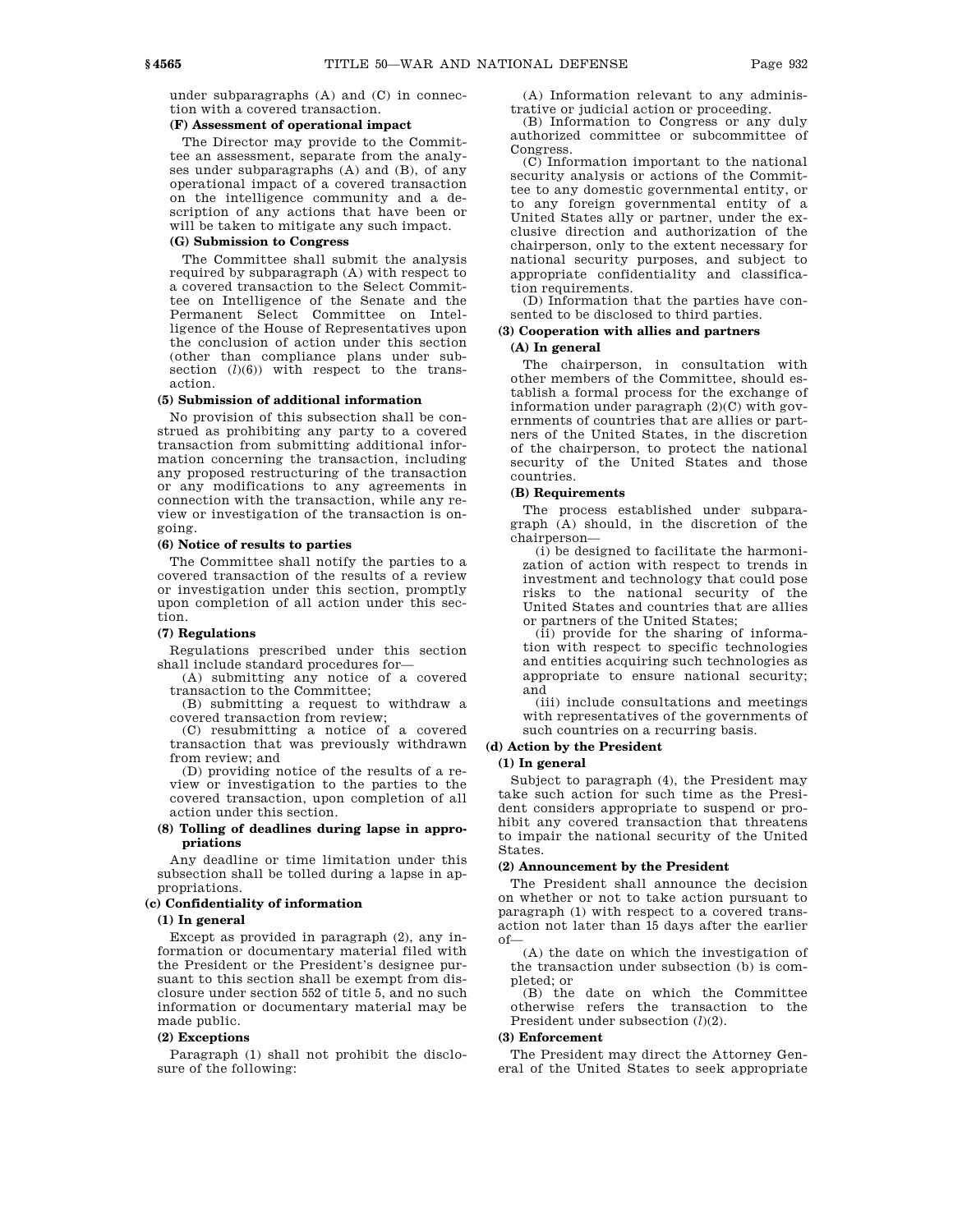relief, including divestment relief, in the district courts of the United States, in order to implement and enforce this subsection.

## **(4) Findings of the President**

The President may exercise the authority conferred by paragraph (1), only if the President finds that—

(A) there is credible evidence that leads the President to believe that a foreign person that would acquire an interest in a United States business or its assets as a result of the covered transaction might take action that threatens to impair the national security; and

(B) provisions of law, other than this section and the International Emergency Economic Powers Act [50 U.S.C. 1701 et seq.], do not, in the judgment of the President, provide adequate and appropriate authority for the President to protect the national security in the matter before the President.

### **(5) Factors to be considered**

For purposes of determining whether to take action under paragraph (1), the President shall consider, among other factors each of the factors described in subsection (f), as appropriate.

# **(e) Actions and findings nonreviewable**

### **(1) In general**

The actions of the President under paragraph (1) of subsection (d) and the findings of the President under paragraph (4) of subsection (d) shall not be subject to judicial review.

### **(2) Civil actions**

A civil action challenging an action or finding under this section may be brought only in the United States Court of Appeals for the District of Columbia Circuit.

## **(3) Procedures for review of privileged information**

If a civil action challenging an action or finding under this section is brought, and the court determines that protected information in the administrative record, including classified or other information subject to privilege or protections under any provision of law, is necessary to resolve the challenge, that information shall be submitted ex parte and in camera to the court and the court shall maintain that information under seal.

## **(4) Applicability of use of information provisions**

The use of information provisions of sections 1806, 1825, 1845, and 1881e of this title shall not apply in a civil action brought under this subsection.

### **(f) Factors to be considered**

For purposes of this section, the President or the President's designee may, taking into account the requirements of national security, consider—

(1) domestic production needed for projected national defense requirements,

(2) the capability and capacity of domestic industries to meet national defense requirements, including the availability of human resources, products, technology, materials, and other supplies and services,

(3) the control of domestic industries and commercial activity by foreign citizens as it affects the capability and capacity of the United States to meet the requirements of national security,

(4) the potential effects of the proposed or pending transaction on sales of military goods, equipment, or technology to any country—

(A) identified by the Secretary of State—

(i) under section  $4605(j)^4$  of this title, as a country that supports terrorism;

(ii) under section  $4605(l)^4$  of this title, as a country of concern regarding missile proliferation; or

(iii) under section  $4605(m)^4$  of this title, as a country of concern regarding the proliferation of chemical and biological weapons;

(B) identified by the Secretary of Defense as posing a potential regional military threat to the interests of the United States; or

(C) listed under section 2139a(c) of title 42 on the ''Nuclear Non-Proliferation-Special Country List'' (15 C.F.R. Part 778, Supplement No. 4) or any successor list;

(5) the potential effects of the proposed or pending transaction on United States international technological leadership in areas affecting United States national security;

(6) the potential national security-related effects on United States critical infrastructure, including major energy assets;

(7) the potential national security-related effects on United States critical technologies;

(8) whether the covered transaction is a foreign government-controlled transaction, as determined under subsection  $(b)(1)(B)$ ;

(9) as appropriate, and particularly with respect to transactions requiring an investigation under subsection (b)(1)(B), a review of the current assessment of—

(A) the adherence of the subject country to nonproliferation control regimes, including treaties and multilateral supply guidelines, which shall draw on, but not be limited to, the annual report on ''Adherence to and Compliance with Arms Control, Nonproliferation and Disarmament Agreements and Commitments'' required by section 2593a of title 22;

(B) the relationship of such country with the United States, specifically on its record on cooperating in counter-terrorism efforts, which shall draw on, but not be limited to, the report of the President to Congress under section 7120 of the Intelligence Reform and Terrorism Prevention Act of 2004; and

(C) the potential for transshipment or diversion of technologies with military applications, including an analysis of national export control laws and regulations;

(10) the long-term projection of United States requirements for sources of energy and other critical resources and material; and

<sup>4</sup>See References in Text note below.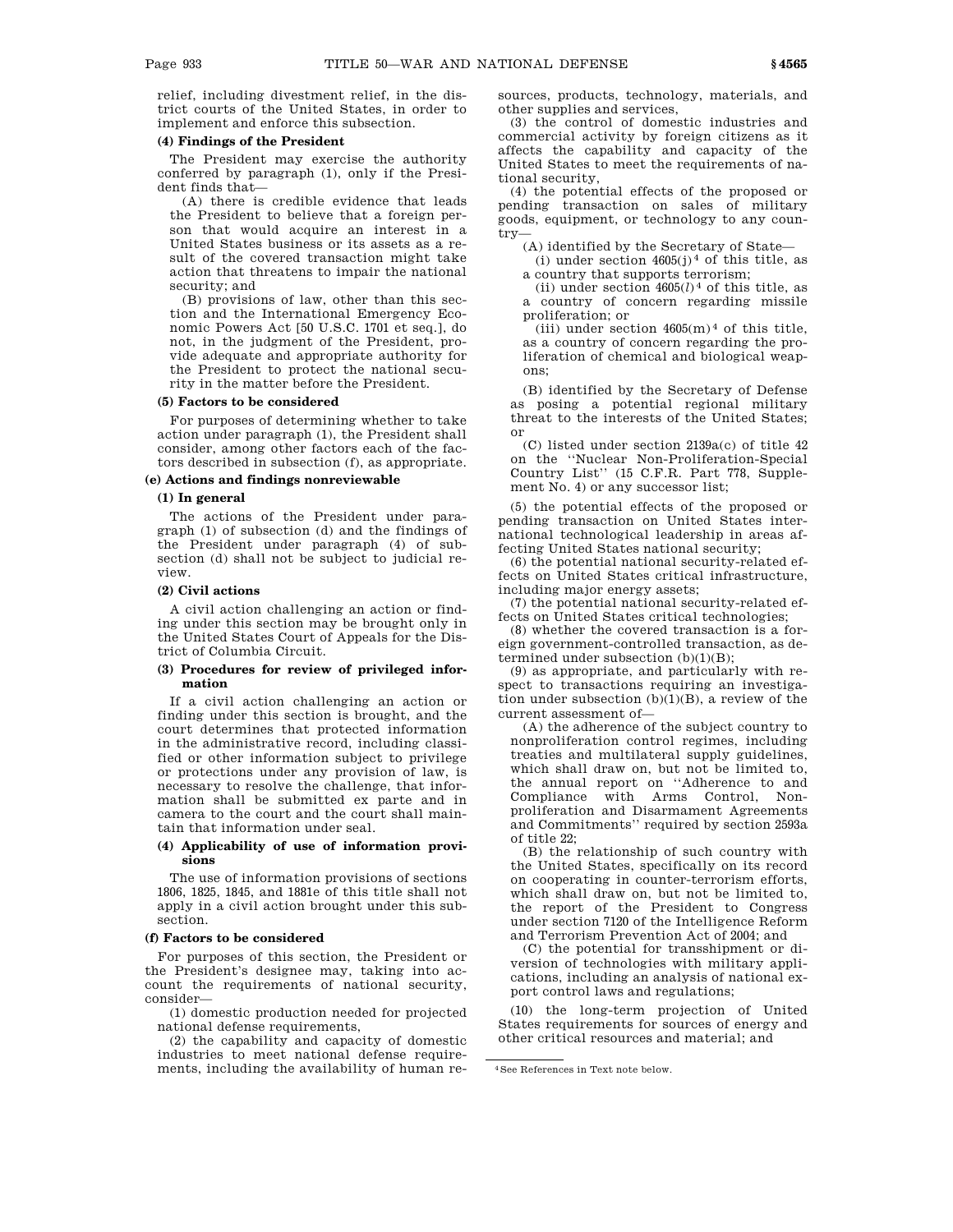(11) such other factors as the President or the Committee may determine to be appropriate, generally or in connection with a specific review or investigation.

## **(g) Additional information to Congress; confidentiality**

### **(1) Briefing requirement on request**

The Committee shall, upon request from any Member of Congress specified in subsection  $(b)(3)(C)(iii)$ , promptly provide briefings on a covered transaction for which all action has concluded under this section, or on compliance with a mitigation agreement or condition imposed with respect to such transaction, on a classified basis, if deemed necessary by the sensitivity of the information. Briefings under this paragraph may be provided to the congressional staff of such a Member of Congress having appropriate security clearance.

# **(2) Application of confidentiality provisions**

### **(A) In general**

The disclosure of information under this subsection shall be consistent with the requirements of subsection (c). Members of Congress and staff of either House of Congress or any committee of Congress, shall be subject to the same limitations on disclosure of information as are applicable under subsection (c).

### **(B) Proprietary information**

Proprietary information which can be associated with a particular party to a covered transaction shall be furnished in accordance with subparagraph (A) only to a committee of Congress, and only when the committee provides assurances of confidentiality, unless such party otherwise consents in writing to such disclosure.

# **(h) Regulations**

## **(1) In general**

The President shall direct, subject to notice and comment, the issuance of regulations to carry out this section.

### **(2) Content**

Regulations issued under this subsection shall—

(A) provide for the imposition of civil penalties for any violation of this section, including any mitigation agreement entered into, conditions imposed, or order issued pursuant to this section;

(B) to the extent possible—

(i) minimize paperwork burdens; and

(ii) coordinate reporting requirements under this section with reporting requirements under any other provision of Federal law;

(C) provide for an appropriate role for the Secretary of Labor with respect to mitigation agreements; and

(D) provide that, in any review or investigation of a covered transaction conducted by the Committee under subsection (b), the Committee should—

(i) consider the factors specified in subsection (f); and

(ii) as appropriate, require parties to provide to the Committee the information necessary to consider such factors.

## **(i) Effect on other law**

No provision of this section shall be construed as altering or affecting any other authority, process, regulation, investigation, enforcement measure, or review provided by or established under any other provision of Federal law, including the International Emergency Economic Powers Act [50 U.S.C. 1701 et seq.], or any other authority of the President or the Congress under the Constitution of the United States.

## **(j) Technology risk assessments**

In any case in which an assessment of the risk of diversion of defense critical technology is performed by a designee of the President, a copy of such assessment shall be provided to any other designee of the President responsible for reviewing or investigating a transaction under this section.

# **(k) Committee on Foreign Investment in the United States**

# **(1) Establishment**

The Committee on Foreign Investment in the United States, established pursuant to Executive Order No. 11858, shall be a multi agency committee to carry out this section and such other assignments as the President may designate.

# **(2) Membership**

The Committee shall be comprised of the following members or the designee of any such member:

(A) The Secretary of the Treasury.

(B) The Secretary of Homeland Security.

(C) The Secretary of Commerce.

(D) The Secretary of Defense.

(E) The Secretary of State.

(F) The Attorney General of the United States.

(G) The Secretary of Energy.

(H) The Secretary of Labor (nonvoting, ex officio).

(I) The Director of National Intelligence (nonvoting, ex officio).

(J) The heads of any other executive department, agency, or office, as the President determines appropriate, generally or on a case-by-case basis.

## **(3) Chairperson**

The Secretary of the Treasury shall serve as the chairperson of the Committee.

# **(4) Hiring authority**

### **(A) Senior officials**

**(i) In general**

Each member of the Committee shall designate an Assistant Secretary, or an equivalent official, who is appointed by the President, by and with the advice and consent of the Senate, to carry out such duties related to the Committee as the member of the Committee may delegate.

## **(ii) Department of the Treasury (I) In general**

There shall be established in the Office of International Affairs at the Depart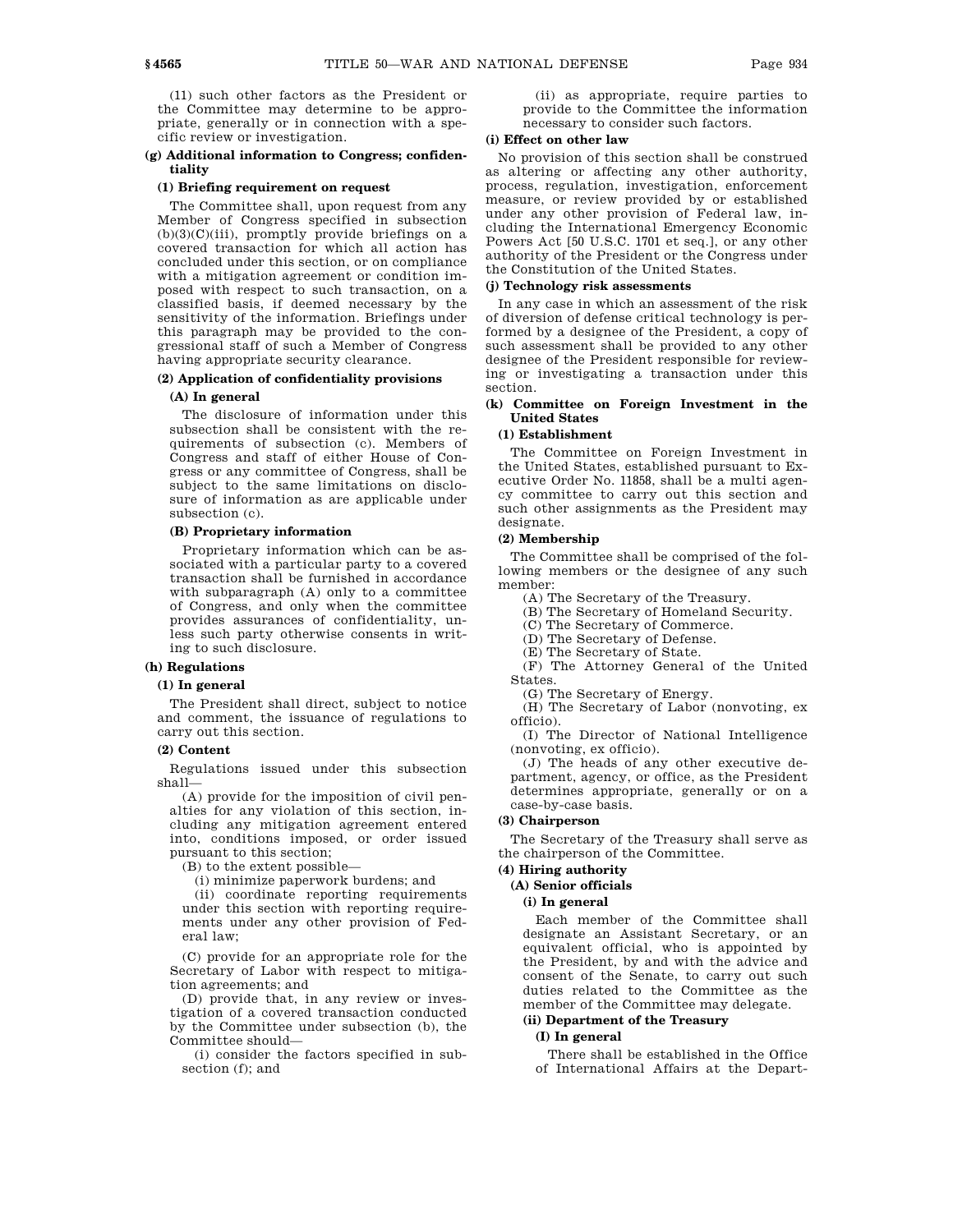ment of the Treasury 2 additional positions of Assistant Secretary of the Treasury, who shall be appointed by the President, by and with the advice and consent of the Senate, to carry out such duties related to the Committee as the Secretary of the Treasury may delegate, consistent with this section.

## **(II) Assistant Secretary for Investment Security**

One of the positions of Assistant Secretary of the Treasury authorized under subclause (I) shall be the Assistant Secretary for Investment Security, whose duties shall be principally related to the Committee, as delegated by the Secretary of the Treasury under this section.

# **(B) Special hiring authority**

The heads of the departments and agencies represented on the Committee may appoint, without regard to the provisions of sections 3309 through 3318 of title 5, candidates directly to positions in the competitive service (as defined in section 2102 of that title) in their respective departments and agencies. The primary responsibility of positions authorized under the preceding sentence shall be to administer this section.

### **(5) Designation of lead agency**

The Secretary of the Treasury shall designate, as appropriate, a member or members of the Committee to be the lead agency or agencies on behalf of the Committee—

(A) for each covered transaction, and for negotiating any mitigation agreements or other conditions necessary to protect national security; and

(B) for all matters related to the monitoring of the completed transaction, to ensure compliance with such agreements or conditions and with this section.

### **(6) Other members**

The chairperson shall consult with the heads of such other Federal departments, agencies, and independent establishments in any review or investigation under subsection (a), as the chairperson determines to be appropriate, on the basis of the facts and circumstances of the covered transaction under review or investigation (or the designee of any such department or agency head).

# **(7) Meetings**

The Committee shall meet upon the direction of the President or upon the call of the chairperson, without regard to section 552b of title 5 (if otherwise applicable).

## **(***l***) Actions by the Committee to address national security risks**

### **(1) Suspension of transactions**

The Committee, acting through the chairperson, may suspend a proposed or pending covered transaction that may pose a risk to the national security of the United States for such time as the covered transaction is under review or investigation under subsection (b).

### **(2) Referral to President**

The Committee may, at any time during the review or investigation of a covered transaction under subsection (b), complete the action of the Committee with respect to the transaction and refer the transaction to the President for action pursuant to subsection (d).

# **(3) Mitigation**

# **(A) Agreements and conditions (i) In general**

The Committee or a lead agency may, on behalf of the Committee, negotiate, enter into or impose, and enforce any agreement or condition with any party to the covered transaction in order to mitigate any risk to the national security of the United States that arises as a result of the covered transaction.

### **(ii) Abandonment of transactions**

If a party to a covered transaction has voluntarily chosen to abandon the transaction, the Committee or lead agency, as the case may be, may negotiate, enter into or impose, and enforce any agreement or condition with any party to the covered transaction for purposes of effectuating such abandonment and mitigating any risk to the national security of the United States that arises as a result of the covered transaction.

### **(iii) Agreements and conditions relating to completed transactions**

The Committee or lead agency, as the case may be, may negotiate, enter into or impose, and enforce any agreement or condition with any party to a completed covered transaction in order to mitigate any interim risk to the national security of the United States that may arise as a result of the covered transaction until such time that the Committee has completed action pursuant to subsection (b) or the President has taken action pursuant to subsection (d) with respect to the transaction.

### **(B) Treatment of outdated agreements or conditions**

The chairperson and the head of the lead agency shall periodically review the appropriateness of an agreement or condition imposed under subparagraph (A) and terminate, phase out, or otherwise amend the agreement or condition if a threat no longer requires mitigation through the agreement or condition.

### **(C) Limitations**

An agreement may not be entered into or condition imposed under subparagraph (A) with respect to a covered transaction unless the Committee determines that the agreement or condition resolves the national security concerns posed by the transaction, taking into consideration whether the agreement or condition is reasonably calculated  $t_0$ 

(i) be effective;

(ii) allow for compliance with the terms of the agreement or condition in an appropriately verifiable way; and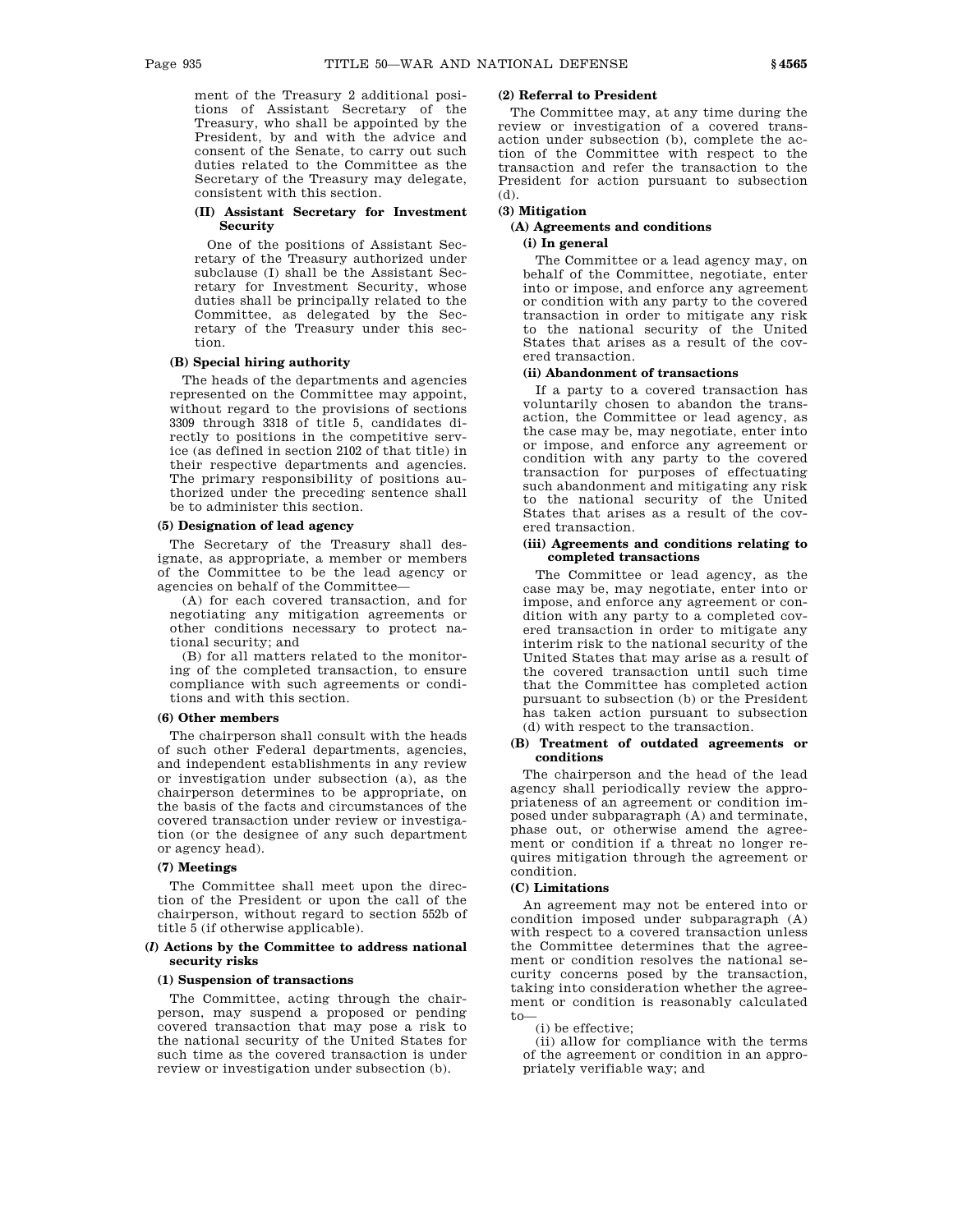(iii) enable effective monitoring of compliance with and enforcement of the terms of the agreement or condition.

### **(D) Jurisdiction**

The provisions of section 4556(b) of this title shall apply to any mitigation agreement entered into or condition imposed under subparagraph (A).

## **(4) Risk-based analysis required**

## **(A) In general**

Any determination of the Committee to suspend a covered transaction under paragraph (1), to refer a covered transaction to the President under paragraph (2), or to negotiate, enter into or impose, or enforce any agreement or condition under paragraph (3)(A) with respect to a covered transaction, shall be based on a risk-based analysis, conducted by the Committee, of the effects on the national security of the United States of the covered transaction, which shall include an assessment of the threat, vulnerabilities, and consequences to national security related to the transaction.

# **(B) Actions of members of the Committee**

### **(i) In general**

Any member of the Committee who concludes that a covered transaction poses an unresolved national security concern shall recommend to the Committee that the Committee suspend the transaction under paragraph (1), refer the transaction to the President under paragraph (2), or negotiate, enter into or impose, or enforce any agreement or condition under paragraph (3)(A) with respect to the transaction. In making that recommendation, the member shall propose or contribute to the riskbased analysis required by subparagraph (A).

## **(ii) Failure to reach consensus**

If the Committee fails to reach consensus with respect to a recommendation under clause (i) regarding a covered transaction, the members of the Committee who support an alternative recommendation shall produce—

(I) a written statement justifying the alternative recommendation; and

(II) as appropriate, a risk-based analysis that supports the alternative recommendation.

### **(C) Definitions**

For purposes of subparagraph (A), the terms ''threat'', ''vulnerabilities'', and ''consequences to national security'' shall have the meanings given those terms by the Committee by regulation.

# **(5) Tracking authority for withdrawn notices**

### **(A) In general**

If any written notice of a covered transaction that was submitted to the Committee under this section is withdrawn before any review or investigation by the Committee under subsection (b) is completed, the Committee shall establish, as appropriate—

(i) interim protections to address specific concerns with such transaction that have been raised in connection with any such review or investigation pending any resubmission of any written notice under this section with respect to such transaction and further action by the President under this section;

(ii) specific time frames for resubmitting any such written notice; and

(iii) a process for tracking any actions that may be taken by any party to the transaction, in connection with the transaction, before the notice referred to in clause (ii) is resubmitted.

# **(B) Designation of agency**

The lead agency, other than any entity of the intelligence community, shall, on behalf of the Committee, ensure that the requirements of subparagraph (A) with respect to any covered transaction that is subject to such subparagraph are met.

## **(6) Negotiation, modification, monitoring, and enforcement**

### **(A) Designation of lead agency**

The lead agency shall negotiate, modify, monitor, and enforce, on behalf of the Committee, any agreement entered into or condition imposed under paragraph (3) with respect to a covered transaction, based on the expertise with and knowledge of the issues related to such transaction on the part of the designated department or agency. The lead agency may, at its discretion, seek and receive the assistance of other departments or agencies in carrying out the purposes of this paragraph.

### **(B) Reporting by designated agency**

The lead agency in connection with any agreement entered into or condition imposed with respect to a covered transaction shall—

(i) provide periodic reports to the Committee on any material modification to any such agreement or condition imposed with respect to the transaction; and

(ii) ensure that any material modification to any such agreement or condition is reported to the Director of National Intelligence, the Attorney General of the United States, and any other Federal department or agency that may have a material interest in such modification.

# **(C) Compliance plans**

# **(i) In general**

In the case of a covered transaction with respect to which an agreement is entered into under paragraph (3)(A), the Committee or lead agency, as the case may be, shall formulate, adhere to, and keep updated a plan for monitoring compliance with the agreement.

## **(ii) Elements**

Each plan required by clause (i) with respect to an agreement entered into under paragraph (3)(A) shall include an explanation of—

(I) which member of the Committee will have primary responsibility for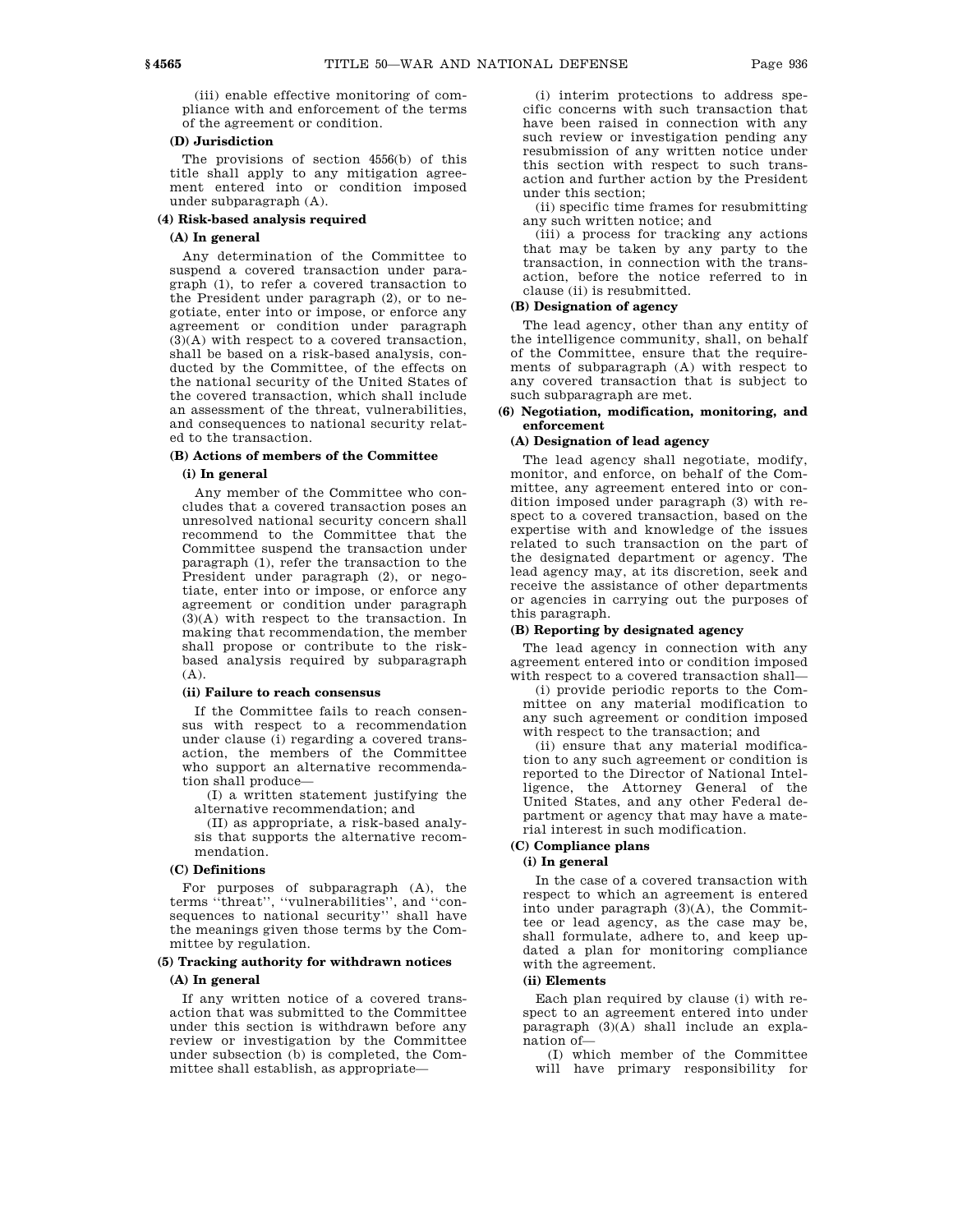monitoring compliance with the agreement;

(II) how compliance with the agreement will be monitored;

(III) how frequently compliance reviews will be conducted;

(IV) whether an independent entity will be utilized under subparagraph (E) to conduct compliance reviews; and

(V) what actions will be taken if the parties fail to cooperate regarding monitoring compliance with the agreement.

# **(D) Effect of lack of compliance**

If, at any time after a mitigation agreement or condition is entered into or imposed under paragraph (3)(A), the Committee or lead agency, as the case may be, determines that a party or parties to the agreement or condition are not in compliance with the terms of the agreement or condition, the Committee or lead agency may, in addition to the authority of the Committee to impose penalties pursuant to subsection (h)(3) and to unilaterally initiate a review of any covered transaction under subsection  $(b)(1)(D)(iii)$ 

(i) negotiate a plan of action for the party or parties to remediate the lack of compliance, with failure to abide by the plan or otherwise remediate the lack of compliance serving as the basis for the Committee to find a material breach of the agreement or condition;

(ii) require that the party or parties submit a written notice under clause (i) of subsection  $(b)(1)(C)$  or a declaration under clause (v) of that subsection with respect to a covered transaction initiated after the date of the determination of noncompliance and before the date that is 5 years after the date of the determination to the Committee to initiate a review of the transaction under subsection (b); or

(iii) seek injunctive relief.

## **(E) Use of independent entities to monitor compliance**

If the parties to an agreement entered into under paragraph (3)(A) enter into a contract with an independent entity from outside the United States Government for the purpose of monitoring compliance with the agreement, the Committee shall take such action as is necessary to prevent a conflict of interest from arising by ensuring that the independent entity owes no fiduciary duty to the parties.

## **(F) Successors and assigns**

Any agreement or condition entered into or imposed under paragraph (3)(A) shall be considered binding on all successors and assigns unless and until the agreement or condition terminates on its own terms or is otherwise terminated by the Committee in its sole discretion.

### **(G) Additional compliance measures**

Subject to subparagraphs (A) through (F), the Committee shall develop and agree upon methods for evaluating compliance with any agreement entered into or condition imposed with respect to a covered transaction that will allow the Committee to adequately ensure compliance without unnecessarily diverting Committee resources from assessing any new covered transaction for which a written notice under clause (i) of subsection  $(b)(1)(C)$  or declaration under clause  $(v)$  of that subsection has been filed, and if necessary, reaching a mitigation agreement with or imposing a condition on a party to such covered transaction or any covered transaction for which a review has been reopened for any reason.

# **(m) Annual report to Congress**

### **(1) In general**

The chairperson shall transmit a report to the chairman and ranking member of the committee of jurisdiction in the Senate and the House of Representatives, before July 31 of each year on all of the reviews and investigations of covered transactions completed under subsection (b) during the 12-month period covered by the report.

### **(2) Contents of report relating to covered transactions**

The annual report under paragraph (1) shall contain the following information, with respect to each covered transaction, for the reporting period:

(A) A list of all notices filed and all reviews or investigations completed during the period, with basic information on each party to the transaction, the nature of the business activities or products of all pertinent persons, along with information about any withdrawal from the process, and any decision or action by the President under this section.

(B) Specific, cumulative, and, as appropriate, trend information on the numbers of filings, investigations, withdrawals, and decisions or actions by the President under this section.

(C) Cumulative and, as appropriate, trend information on the business sectors involved in the filings which have been made, and the countries from which the investments have originated.

(D) Information on whether companies that withdrew notices to the Committee in accordance with subsection  $(b)(1)(C)(ii)$  have later refiled such notices, or, alternatively, abandoned the transaction.

(E) The types of security arrangements and conditions the Committee has used to mitigate national security concerns about a transaction, including a discussion of the methods that the Committee and any lead agency are using to determine compliance with such arrangements or conditions.

(F) A detailed discussion of all perceived adverse effects of covered transactions on the national security or critical infrastructure of the United States that the Committee will take into account in its deliberations during the period before delivery of the next report, to the extent possible.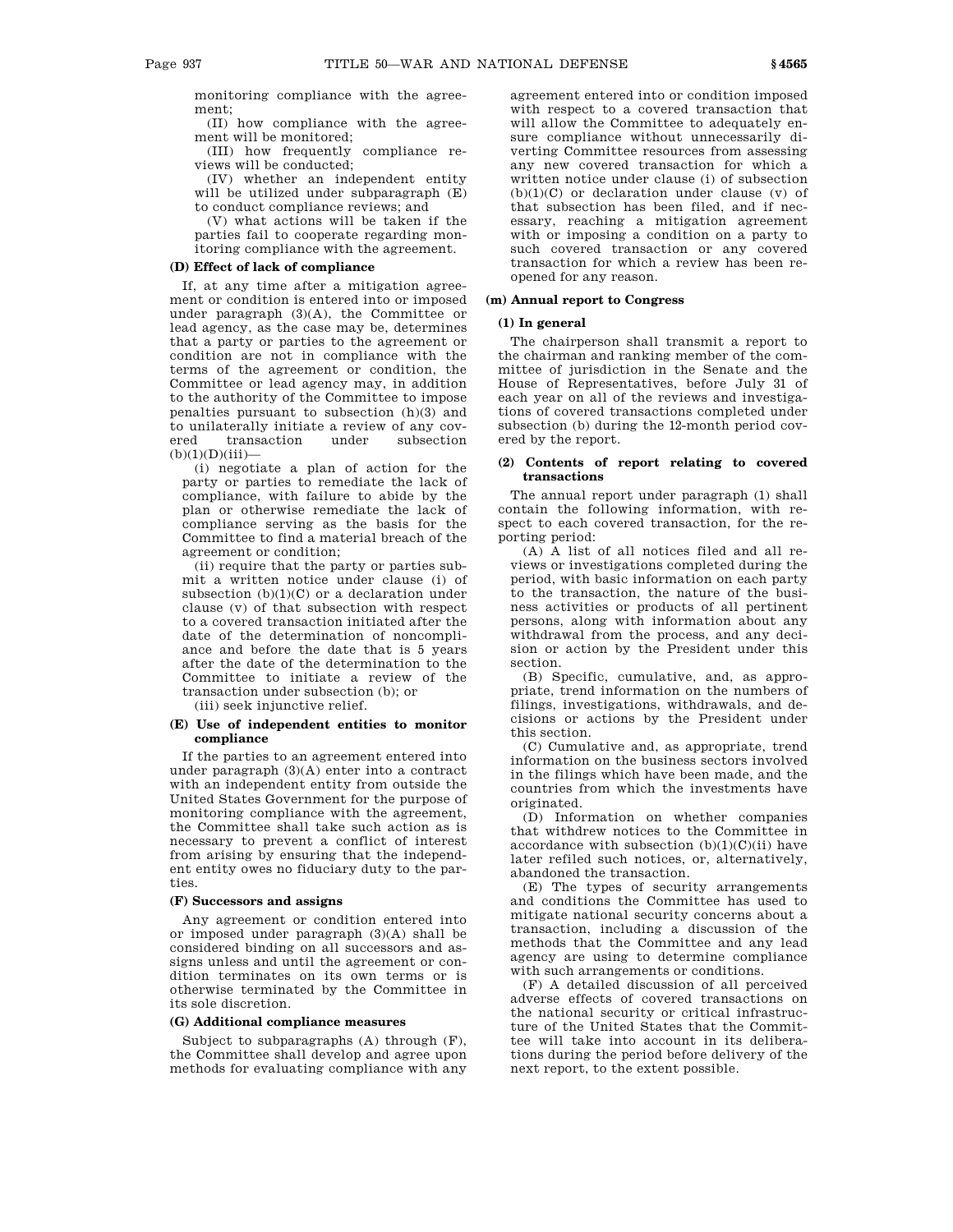# **(3) Contents of report relating to critical technologies**

# **(A) In general**

In order to assist Congress in its oversight responsibilities with respect to this section, the President and such agencies as the President shall designate shall include in the annual report submitted under paragraph (1)—

(i) an evaluation of whether there is credible evidence of a coordinated strategy by 1 or more countries or companies to acquire United States companies involved in research, development, or production of critical technologies for which the United States is a leading producer; and

(ii) an evaluation of whether there are industrial espionage activities directed or directly assisted by foreign governments against private United States companies aimed at obtaining commercial secrets related to critical technologies.

### **(B) Release of unclassified study**

All appropriate portions of the annual report under paragraph (1) may be classified. An unclassified version of the report, as appropriate, consistent with safeguarding national security and privacy, shall be made available to the public.

# **(4) 5 Form of report**

# **(A) In general**

All appropriate portions of the annual report under paragraph (1) may be classified. An unclassified version of the report, as appropriate, consistent with safeguarding national security and privacy, shall be made available to the public.

### **(B) Inclusion in classified version**

If the Committee recommends that the President suspend or prohibit a covered transaction because the transaction threatens to impair the national security of the United States, the Committee shall, in the classified version of the report required under paragraph (1), notify Congress of the recommendation and, upon request, provide a classified briefing on the recommendation.

### **(C) Inclusions in unclassified version**

The unclassified version of the report required under paragraph (1) shall include, with respect to covered transactions for the reporting period—

(i) the number of notices submitted under subsection  $(b)(1)(C)(i)$ ;

(ii) the number of declarations submitted under subsection  $(b)(1)(C)(v)$  and the number of such declarations that were required under subclause (IV) of that subsection;

(iii) the number of declarations submitted under subsection  $(b)(1)(C)(v)$  for which the Committee required resubmission as notices under subsection  $(b)(1)(C)(i)$ ;

(iv) the average number of days that elapsed between submission of a declaration under subsection  $(b)(1)(C)(v)$  and the

acceptance of the declaration by the Committee;

(v) the median and average number of days that elapsed between acceptance of a declaration by the Committee and a response described in subsection  $(b)(1)(C)(v)(III);$ 

(vi) information on the time it took the Committee to provide comments on, or to accept, notices submitted under subsection  $(b)(1)(C)(i)$ , including—

(I) the average number of business days that elapsed between the date of submission of a draft notice and the date on which the Committee provided written comments on the draft notice;

(II) the average number of business days that elapsed between the date of submission of a formal written notice and the date on which the Committee accepted or provided written comments on the formal written notice; and

(III) if the average number of business days for a response by the Committee reported under subclause (I) or (II) exceeded 10 business days—

(aa) an explanation of the causes of such delays, including whether such delays are caused by resource shortages, unusual fluctuations in the volume of notices, transaction characteristics, or other factors; and

(bb) an explanation of the steps that the Committee anticipates taking to mitigate the causes of such delays and otherwise to improve the ability of the Committee to provide comments on, or to accept, notices within 10 business days;

(vii) the number of reviews or investigations conducted under subsection (b);

(viii) the number of investigations that were subject to an extension under subsection  $(b)(2)(C)(ii)$ ;

(ix) information on the duration of those reviews and investigations, including the median and average number of days required to complete those reviews and investigations;

(x) the number of notices submitted under subsection  $(b)(1)(C)(i)$  and declarations submitted under subsection  $(b)(1)(C)(v)$  that were rejected by the Committee;

(xi) the number of such notices and declarations that were withdrawn by a party to the covered transaction;

(xii) the number of such withdrawals that were followed by the submission of a subsequent such notice or declaration relating to a substantially similar covered transaction; and

(xiii) such other specific, cumulative, or trend information that the Committee determines is advisable to provide for an assessment of the time required for reviews and investigations of covered transactions under this section.

<sup>5</sup>See Amendment of Subsection (m)(4) note below.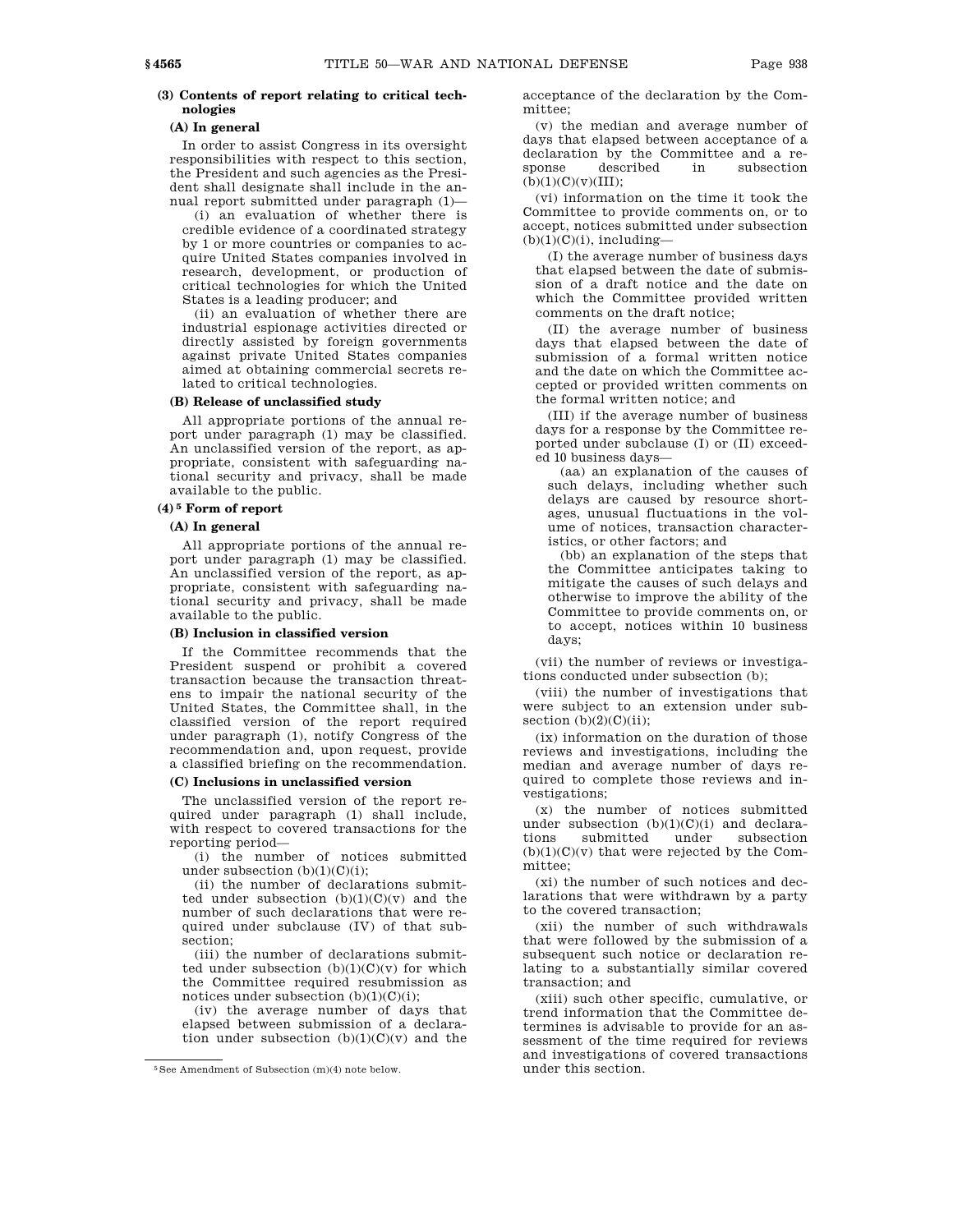# **(n) Certification of notices and assurances (1) In general**

Each notice, and any followup information, submitted under this section and regulations prescribed under this section to the President or the Committee by a party to a covered transaction, and any information submitted by any such party in connection with any action for which a report is required pursuant to paragraph (6)(B) of subsection (*l*), with respect to the implementation of any mitigation agreement or condition described in paragraph (3)(A) of subsection (*l*), or any material change in circumstances, shall be accompanied by a written statement by the chief executive officer or the designee of the person required to submit such notice or information certifying that, to the best of the knowledge and belief of that person—

(A) the notice or information submitted fully complies with the requirements of this section or such regulation, agreement, or condition; and

(B) the notice or information is accurate and complete in all material respects.

# **(2) Effect of failure to submit**

The Committee may not complete a review under this section of a covered transaction and may recommend to the President that the President suspend or prohibit the transaction under subsection (d) if the Committee determines that a party to the transaction has—

(A) failed to submit a statement required by paragraph (1); or

(B) included false or misleading information in a notice or information described in paragraph (1) or omitted material information from such notice or information.

## **(3) Applicability of law on fraud and false statements**

The Committee shall prescribe regulations expressly providing for the application of section 1001 of title 18, United States Code, to all information provided to the Committee under this section by any party to a covered transaction.

## **(***o***) Testimony**

### **(1) In general**

Not later than March 31 of each year, the chairperson, or the designee of the chairperson, shall appear before the Committee on Financial Services of the House of Representatives and the Committee on Banking, Housing, and Urban Affairs of the Senate to present testimony on—

(A) anticipated resources necessary for operations of the Committee in the following fiscal year at each of the departments or agencies represented on the Committee;

(B) the adequacy of appropriations for the Committee in the current and the previous fiscal year to—

(i) ensure that thorough reviews and investigations are completed as expeditiously as possible;

(ii) monitor and enforce mitigation agreements; and

(iii) identify covered transactions for which a notice under clause (i) of subsection  $(b)(1)(C)$  or a declaration under clause (v) of that subsection was not submitted to the Committee;

(C) management efforts to strengthen the ability of the Committee to meet the requirements of this section; and

(D) activities of the Committee undertaken in order to—

(i) educate the business community, with a particular focus on the technology sector and other sectors of importance to national security, on the goals and operations of the Committee;

(ii) disseminate to the governments of countries that are allies or partners of the United States best practices of the Committee that—

(I) strengthen national security reviews of relevant investment transactions; and

(II) expedite such reviews when appropriate; and

(iii) promote openness to foreign investment, consistent with national security considerations.

# **(2) Sunset**

This subsection shall have no force or effect on or after the date that is 7 years after August 13, 2018.

### **(p) Funding**

# **(1) Establishment of Fund**

There is established in the Treasury of the United States a fund, to be known as the ''Committee on Foreign Investment in the United States Fund'' (in this subsection referred to as the ''Fund''), to be administered by the chairperson.

### **(2) Authorization of appropriations for the Committee**

There are authorized to be appropriated to the Fund for each of fiscal years 2019 through 2023 \$20,000,000 to perform the functions of the Committee.

### **(3) Filing fees**

### **(A) In general**

The Committee may assess and collect a fee in an amount determined by the Committee in regulations, to the extent provided in advance in appropriations Acts, without regard to section 9701 of title 31, and subject to subparagraph (B), with respect to each covered transaction for which a written notice is submitted to the Committee under subsection  $(b)(1)(C)(i)$ . The total amount of fees collected under this paragraph may not exceed the costs of administering this section.

# **(B) Determination of amount of fee**

# **(i) In general**

The amount of the fee to be assessed under subparagraph (A) with respect to a covered transaction—

(I) may not exceed an amount equal to the lesser of—

(aa) 1 percent of the value of the transaction; or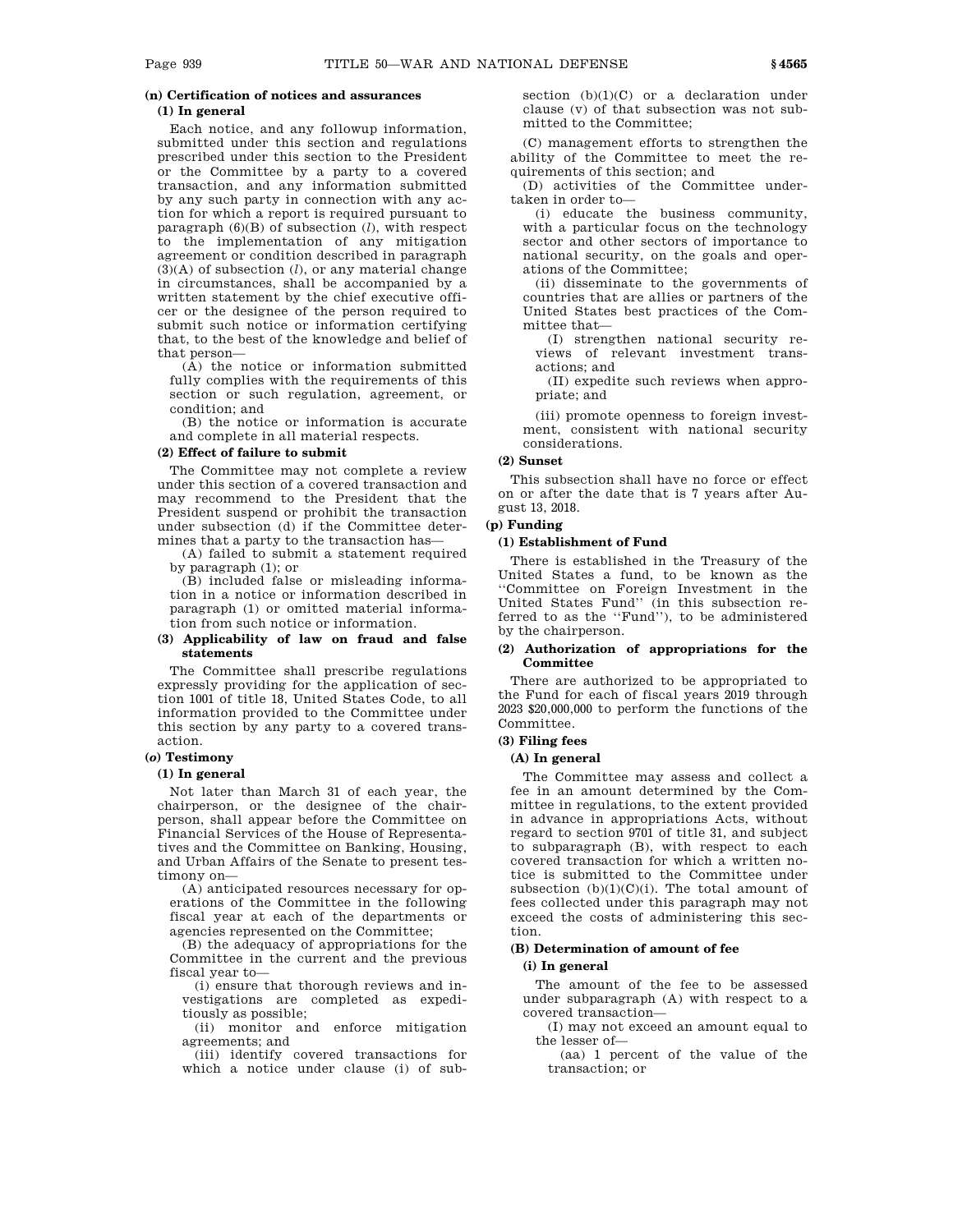(bb) \$300,000, adjusted annually for inflation pursuant to regulations prescribed by the Committee; and

(II) shall be based on the value of the transaction, taking into account—

(aa) the effect of the fee on small business concerns (as defined in section 632 of title 15);

(bb) the expenses of the Committee associated with conducting activities under this section;

(cc) the effect of the fee on foreign investment; and

(dd) such other matters as the Committee considers appropriate.

# **(ii) Updates**

The Committee shall periodically reconsider and adjust the amount of the fee to be assessed under subparagraph (A) with respect to a covered transaction to ensure that the amount of the fee does not exceed the costs of administering this section and otherwise remains appropriate.

## **(C) Deposit and availability of fees**

Notwithstanding section 3302 of title 31,

fees collected under subparagraph (A) shall— (i) be deposited into the Fund solely for use in carrying out activities under this section;

(ii) to the extent and in the amounts provided in advance in appropriations Acts, be available to the chairperson;

(iii) remain available until expended; and (iv) be in addition to any appropriations made available to the members of the Committee.

# **(D) Study on prioritization fee**

### **(i) In general**

Not later than 270 days after August 13, 2018, the chairperson, in consultation with the Committee, shall complete a study of the feasibility and merits of establishing a fee or fee scale to prioritize the timing of the response of the Committee to a draft or formal written notice during the period before the Committee accepts the formal<br>written motice under subsection written notice under subsection  $(b)(1)(C)(i)$ , in the event that the Committee is unable to respond during the time required by subclause (II) of that subsection because of an unusually large influx of notices, or for other reasons.

# **(ii) Submission to Congress**

After completing the study required by clause (i), the chairperson, or a designee of the chairperson, shall submit to the Committee on Banking, Housing, and Urban Affairs of the Senate and the Committee on Financial Services of the House of Representatives a report on the findings of the study.

# **(4) Transfer of funds**

To the extent provided in advance in appropriations Acts, the chairperson may transfer any amounts in the Fund to any other department or agency represented on the Committee for the purpose of addressing emerging needs in carrying out activities under this section. Amounts so transferred shall be in addition to any other amounts available to that department or agency for that purpose.

### **(q) Centralization of certain Committee functions**

# **(1) In general**

The chairperson, in consultation with the Committee, may centralize certain functions of the Committee within the Department of the Treasury for the purpose of enhancing interagency coordination and collaboration in carrying out the functions of the Committee under this section.

# **(2) Functions**

Functions that may be centralized under paragraph (1) include identifying non-notified and non-declared transactions pursuant to subsection  $(b)(1)(H)$ , and other functions as determined by the chairperson and the Committee.

### **(3) Rule of construction**

Nothing in this section shall be construed as limiting the authority of any department or agency represented on the Committee to represent its own interests before the Committee.

(Sept. 8, 1950, ch. 932, title VII, §721, as added Pub. L. 100–418, title V, §5021, Aug. 23, 1988, 102 Stat. 1425; amended Pub. L. 102–484, div. A, title VIII, §837(a)–(c), (e), Oct. 23, 1992, 106 Stat. 2463–2465; Pub. L. 102–558, title I, §163, Oct. 28, 1992, 106 Stat. 4219; Pub. L. 103–359, title VIII, §809(d), Oct. 14, 1994, 108 Stat. 3454; Pub. L. 110–49, §§2–7(b), 8–10, July 26, 2007, 121 Stat. 246, 252–257, 259; Pub. L. 115–232, div. A, title XVII,  $\S$ [3] 1703–1717(a), 1718, 1719(a), 1720, 1721(c), 1723–1725, Aug. 13, 2018, 132 Stat. 2177–2193, 2197, 2202, 2204–2206.)

### AMENDMENT OF SUBSECTION (a)

*For effective date and applicability of subsec. (a) of this section as amended by section 1703 of Pub. L. 115–232, see Effective Date of 2018 Amendment note below.*

### AMENDMENT OF SUBSECTION  $(b)(1)(C)(i)$

*Pub. L. 115–232, div. A, title XVII, §§1704, 1727(b), Aug. 13, 2018, 132 Stat. 2183, 2206, provided that, effective on the earlier of the date that is 18 months after Aug. 13, 2018, or the date that is 30 days after publication in the Federal Register of a determination by the chairperson of the Committee on Foreign Investment in the United States that the regulations, organizational structure, personnel, and other resources necessary to administer new provisions are in place, and applicable with respect to any covered transaction the review or investigation of which is initiated under this section on or after Aug. 13, 2018, subsec. (b)(1)(C)(i) of this section is amended—*

*(1) by striking ''Any party'' and inserting the following:*

*''(I) In general*

*''Any party''; and*

*(2) by adding at the end the following:*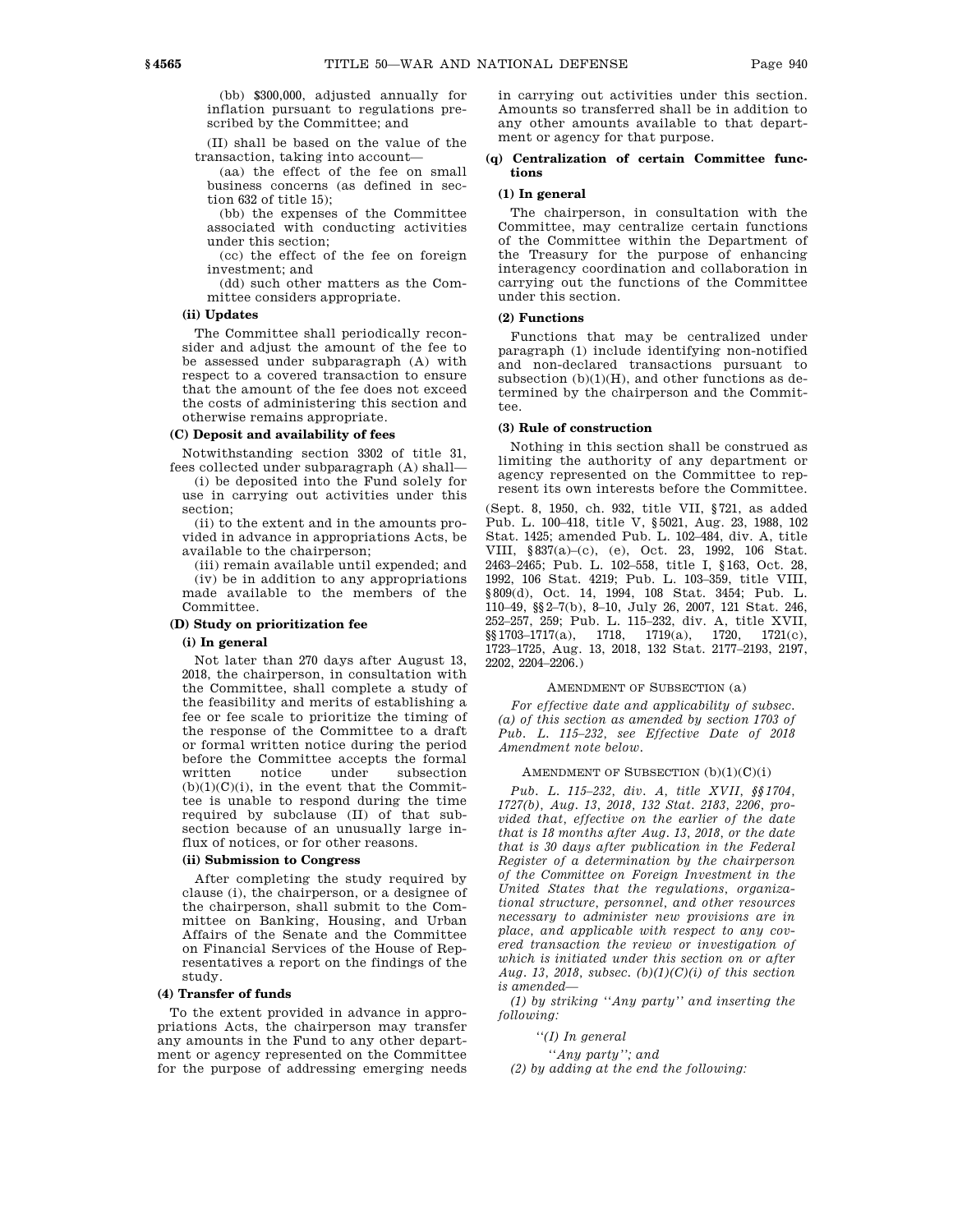## *(II) Comments and acceptance*

### *(aa) In general*

*Subject to item (cc), the Committee shall provide comments on a draft or formal written notice or accept a formal written notice submitted under subclause (I) with respect to a covered transaction not later than the date that is 10 business days after the date of submission of the draft or formal written notice.*

# *(bb) Completeness*

*If the Committee determines that a draft or formal written notice described in item (aa) is not complete, the Committee shall notify the party or parties to the transaction in writing that the notice is not complete and provide an explanation of all material respects in which the notice is incomplete.*

*(cc) Stipulations required*

*The timing requirement under item (aa) shall apply only in a case in which the parties stipulate under clause (vi) that the transaction is a covered transaction.*

*See 2018 Amendment note below.*

### ENACTMENT OF SUBSECTION  $(b)(1)(C)(v)$

*Pub. L. 115–232, div. A, title XVII, §§1706, 1727(b), Aug. 13, 2018, 132 Stat. 2184, 2206, provided that, effective on the earlier of the date that is 18 months after Aug. 13, 2018, or the date that is 30 days after publication in the Federal Register of a determination by the chairperson of the Committee on Foreign Investment in the United States that the regulations, organizational structure, personnel, and other resources necessary to administer new provisions are in place, and applicable with respect to any covered transaction the review or investigation of which is initiated under this section on or after Aug. 13, 2018, subsec. (b)(1)(C) is amended by adding at the end the following:*

*(v) Declarations for certain covered transactions*

## *(I) In general*

*A party to any covered transaction may submit to the Committee a declaration with basic information regarding the transaction instead of a written notice under clause (i).*

# *(II) Regulations*

*The Committee shall prescribe regulations establishing requirements for declarations submitted under this clause. In prescribing such regulations, the Committee shall ensure that such declarations are submitted as abbreviated notifications that would not generally exceed 5 pages in length.*

# *(III) Committee response to declaration*

# *(aa) In general*

*Upon receiving a declaration under this clause with respect to a covered transaction, the Committee may, at the discretion of the Committee—*

*(AA) request that the parties to the transaction file a written notice under clause (i);*

*(BB) inform the parties to the transaction that the Committee is not able to complete action under this section with respect to the transaction on the basis of the declaration and that the parties may file a written notice under clause (i) to seek written notification from the Committee that the Committee has completed all action under this section with respect to the transaction;*

*(CC) initiate a unilateral review of the transaction under subparagraph (D); or*

*(DD) notify the parties in writing that the Committee has completed all action under this section with respect to the transaction.*

### *(bb) Timing*

*The Committee shall take action under item (aa) not later than 30 days after receiving a declaration under this clause.*

### *(cc) Rule of construction*

*Nothing in this subclause (other than item (aa)(CC)) shall be construed to affect the authority of the President or the Committee to take any action authorized by this section with respect to a covered transaction.*

# *(IV) Mandatory declarations*

*(aa) Regulations*

*The Committee shall prescribe regulations specifying the types of covered transactions for which the Committee requires a declaration under this subclause.*

## *(bb) Certain covered transactions with foreign government interests*

*(AA) In general*

*Except as provided in subitem (BB), the parties to a covered transaction shall submit a declaration described in subclause (I) with respect to the transaction if the transaction involves an investment that results in the acquisition, directly or indirectly, of a substantial interest in a United States business described in subsection (a)(4)(B)(iii) by a foreign person in which a foreign government has, directly or indirectly, a substantial interest.*

### *(BB) Substantial interest defined*

*In this item, the term ''substantial interest'' has the meaning given that term in regulations which the Committee shall prescribe. In developing those regulations, the Committee shall consider the means by which a foreign government could influence the actions of a foreign person, including through board membership, ownership interest, or shareholder rights. An interest that is excluded under subparagraph (D) of subsection (a)(4) from the term ''other investment'' as used in subparagraph (B)(iii) of that subsection or that is less than a 10 percent voting interest shall not be considered a substantial interest.*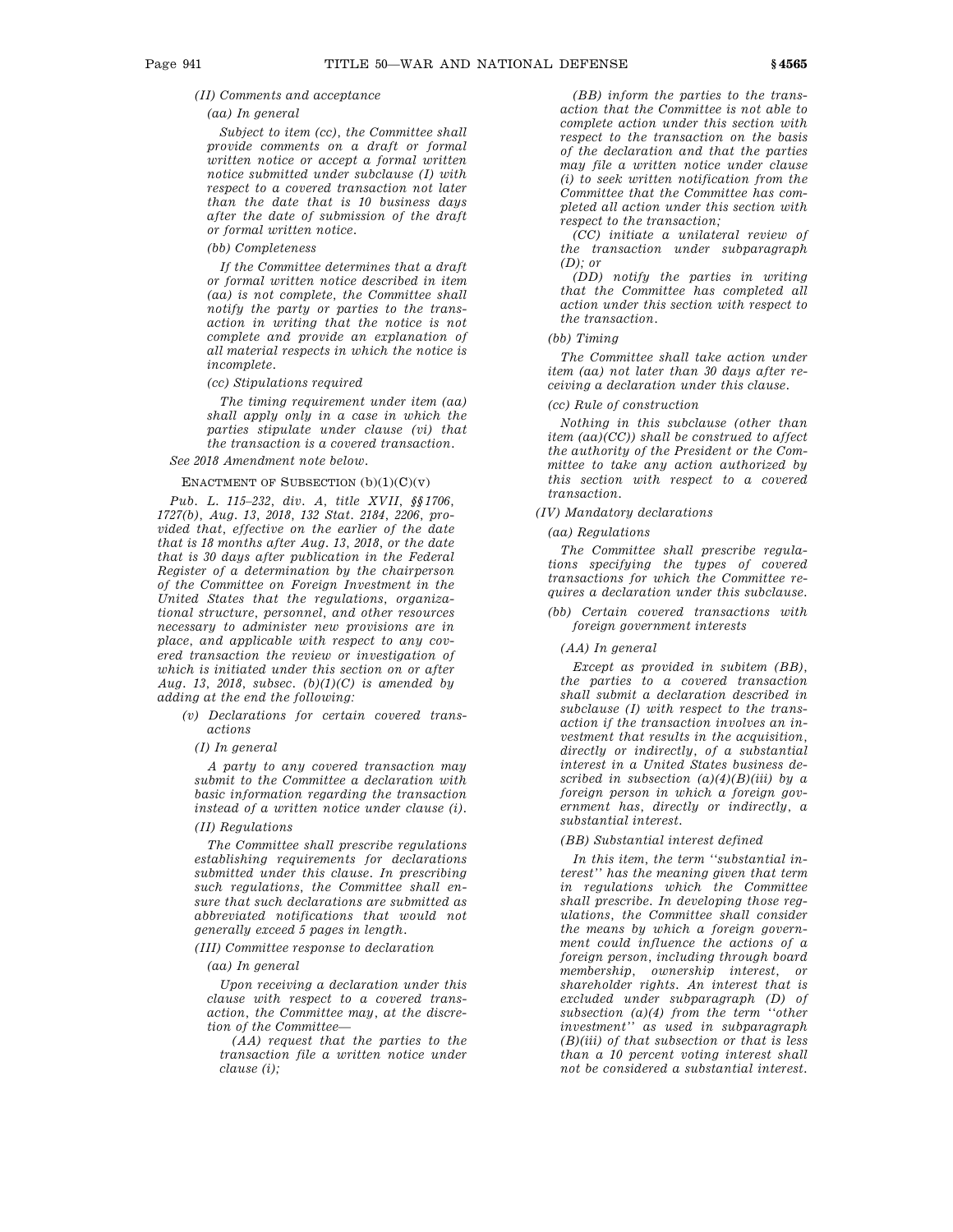# *(CC) Waiver*

*The Committee may waive, with respect to a foreign person, the requirement under subitem (AA) for the submission of a declaration described in subclause (I) if the Committee determines that the foreign person demonstrates that the investments of the foreign person are not directed by a foreign government and the foreign person has a history of cooperation with the Committee.*

*(cc) Other declarations required by Committee*

*The Committee may require the submission of a declaration described in subclause (I) with respect to any covered transaction identified under regulations prescribed by the Committee for purposes of this item, at the discretion of the Committee, that involves a United States business described in subsection (a)(4)(B)(iii)(II).*

*(dd) Exception*

*The submission of a declaration described in subclause (I) shall not be required pursuant to this subclause with respect to an investment by an investment fund if—*

*(AA) the fund is managed exclusively by a general partner, a managing member, or an equivalent;*

*(BB) the general partner, managing member, or equivalent is not a foreign person; and*

*(CC) the investment fund satisfies, with respect to any foreign person with membership as a limited partner on an advisory board or a committee of the fund, the criteria specified in items (cc) and (dd) of subsection (a)(4)(D)(iv).*

*(ee) Submission of written notice as an alternative*

*Parties to a covered transaction for which a declaration is required under this subclause may instead elect to submit a written notice under clause (i).*

*(ff) Timing and refiling of submission*

*(AA) In general*

*In the regulations prescribed under item (aa), the Committee may not require a declaration to be submitted under this subclause with respect to a covered transaction more than 45 days before the completion of the transaction.*

*(BB) Refiling of declaration*

*The Committee may not request or recommend that a declaration submitted under this subclause be withdrawn and refiled, except to permit parties to a covered transaction to correct material errors or omissions in the declaration submitted with respect to that transaction. (gg) Penalties*

*The Committee may impose a penalty pursuant to subsection (h)(3) with respect* *to a party that fails to comply with this subclause.*

*See 2018 Amendment note below.*

# AMENDMENT OF SUBSECTION (b)(3)(C)

*Pub. L. 115–232, div. A, title XVII, §§1711, 1727(b), Aug. 13, 2018, 132 Stat. 2188, 2206, provided that, effective on the earlier of the date that is 18 months after Aug. 13, 2018, or the date that is 30 days after publication in the Federal Register of a determination by the chairperson of the Committee on Foreign Investment in the United States that the regulations, organizational structure, personnel, and other resources necessary to administer new provisions are in place, and applicable with respect to any covered transaction the review or investigation of which is initiated under this section on or after Aug. 13, 2018, subsec. (b)(3)(C) of this section is amended—*

*(1) in clause (i), by striking subclause (II) and inserting the following:*

*''(II) a certification that all relevant national security factors have received full consideration.'';*

*(2) in clause (iv), by striking subclause (II) and inserting the following:*

*''(II) Delegation of certifications*

*''(aa) In general*

*''Subject to item (bb), the chairperson, in consultation with the Committee, may determine the level of official to whom the signature requirement under subclause (I) for the chairperson and the head of the lead agency may be delegated. The level of official to whom the signature requirement may be delegated may differ based on any factor relating to a transaction that the chairperson, in consultation with the Committee, deems appropriate, including the type or value of the transaction. ''(bb) Limitation on delegation with respect to certain transactions*

*''The signature requirement under subclause (I) may be delegated not below the level of the Assistant Secretary of the Treasury or an equivalent official of the lead agency.''; and*

*(3) by adding at the end the following:*

*(v) Authority to consolidate documents*

*Instead of transmitting a separate certified notice or certified report under subparagraph (A) or (B) with respect to each covered transaction, the Committee may, on a monthly basis, transmit such notices and reports in a consolidated document to the Members of Congress specified in clause (iii).*

*See 2018 Amendment notes below.*

AMENDMENT OF SUBSECTION (b)(4)(A)

*For effective date and applicability of subsec. (b)(4)(A) of this section as amended by section 1712(1) of Pub. L. 115–232, see Effective Date of 2018 Amendment note below.*

### AMENDMENT OF SUBSECTION (m)(2)

*Pub. L. 115–232, div. A, title XVII, §§1719(a)(1), 1727(b), Aug. 13, 2018, 132 Stat. 2197, 2206, provided that, effective on the earlier*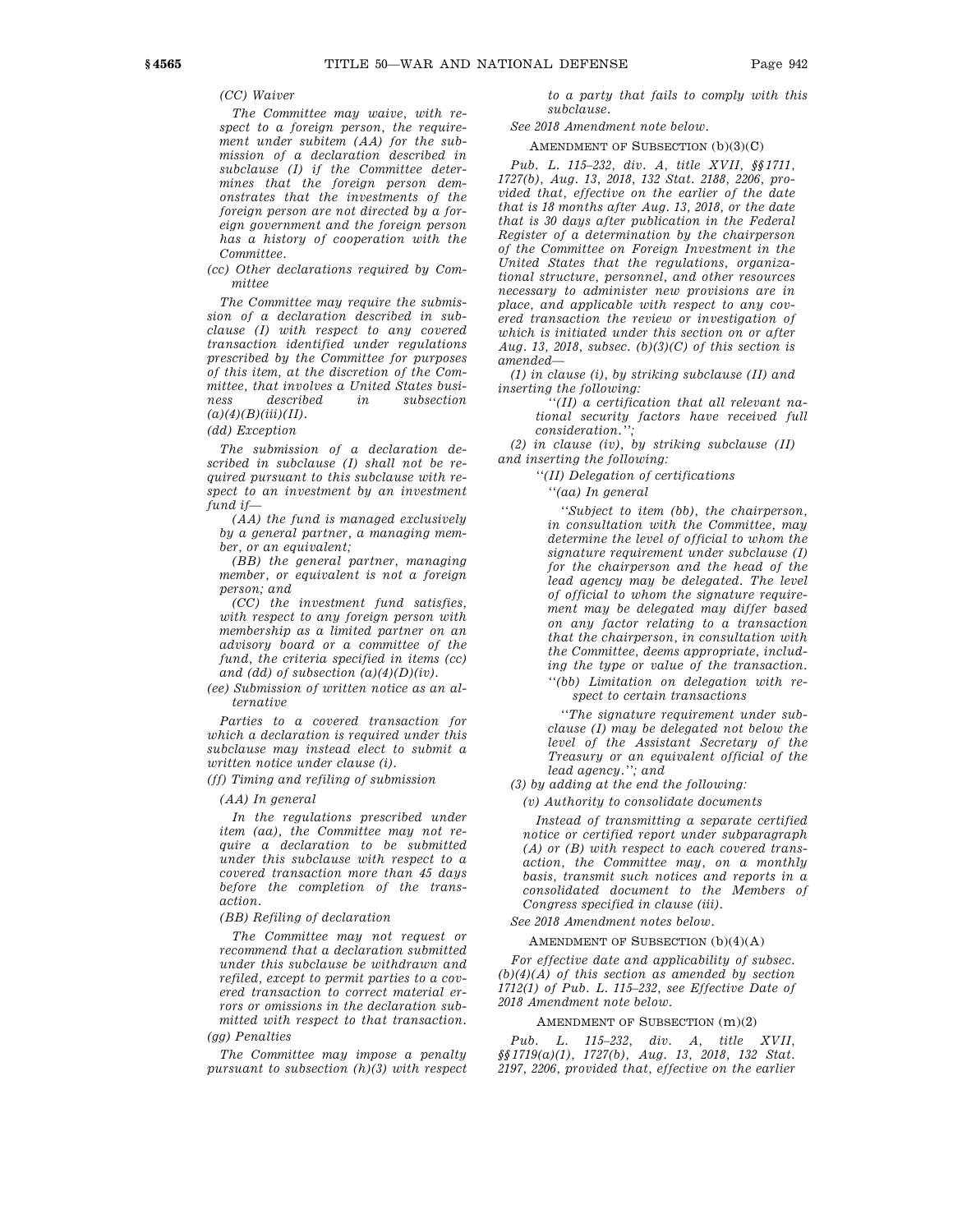*of the date that is 18 months after Aug. 13, 2018, or the date that is 30 days after publication in the Federal Register of a determination by the chairperson of the Committee on Foreign Investment in the United States that the regulations, organizational structure, personnel, and other resources necessary to administer new provisions are in place, and applicable with respect to any covered transaction the review or investigation of which is initiated under this section on or after Aug. 13, 2018, subsec. (m)(2) of this section is amended—*

*(1) by amending subparagraph (A) to read as follows:*

*''(A) A list of all notices filed and all reviews or investigations of covered transactions completed during the period, with—*

*''(i) a description of the outcome of each review or investigation, including whether an agreement was entered into or condition was imposed under subsection (l)(3)(A) with respect to the transaction being reviewed or investigated, and whether the President took any action under this section with respect to that transaction;*

*''(ii) basic information on each party to each such transaction;*

*''(iii) the nature of the business activities or products of the United States business with which the transaction was entered into or intended to be entered into; and*

*''(iv) information about any withdrawal from the process.''; and*

*(2) by adding at the end the following:*

*(G) Statistics on compliance plans conducted and actions taken by the Committee under subsection (l)(6), including subparagraph (D) of that subsection, during that period, a general assessment of the compliance of parties with agreements entered into and conditions imposed under subsection (l)(3)(A) that are in effect during that period, including a description of any actions taken by the Committee to impose penalties or initiate a unilateral review pursuant to subsection (b)(1)(D)(iii), and any recommendations for improving the enforcement of such agreements and conditions.*

*(H) Cumulative and, as appropriate, trend information on the number of declarations filed under subsection (b)(1)(C)(v), the actions taken by the Committee in response to those declarations, the business sectors involved in those declarations, and the countries involved in those declarations.*

*(I) A description of—*

*(i) the methods used by the Committee to identify non-notified and non-declared transactions under subsection (b)(1)(H);*

*(ii) potential methods to improve such identification and the resources required to do so; and*

*(iii) the number of transactions identified through the process established under that subsection during the reporting period and the number of such transactions flagged for further review.*

*(J) A summary of the hiring practices and policies of the Committee pursuant to subsection (k)(4).*

*(K) A list of the waivers granted by the Committee under subsection (b)(1)(C)(v)(IV)(bb)(CC).*

*See 2018 Amendment notes below.*

AMENDMENT OF SUBSECTION (m)(3)

*Pub. L. 115–232, div. A, title XVII, §§1719(a)(2), 1727(b), Aug. 13, 2018, 132 Stat. 2198, 2206, provided that, effective on the earlier of the date that is 18 months after Aug. 13, 2018, or the date that is 30 days after publication in the Federal Register of a determination by the chairperson of the Committee on Foreign Investment in the United States that the regulations, organizational structure, personnel, and other resources necessary to administer new provisions are in place, and applicable with respect to any covered transaction the review or investigation of which is initiated under this section on or after Aug. 13, 2018, subsec. (m)(3) of this section is amended—*

*(1) by striking ''critical technologies'' and all that follows through ''In order to assist'' and inserting ''critical technologies*

*''In order to assist'';*

*(2) by striking subparagraph (B);*

*(3) by redesignating clauses (i) and (ii) as subparagraphs (A) and (B), respectively, and by moving such subparagraphs, as so redesignated, 2 ems to the left;*

*(4) in subparagraph (A), as so redesignated, by striking ''; and'' and inserting a semicolon;*

*(5) in subparagraph (B), as so redesignated, by striking the period and inserting ''; and''; and*

*(6) by adding at the end the following:*

*(C) a description of the technologies recommended by the chairperson under subsection (a)(6)(B) for identification under the interagency process set forth in section 4817(a) of this title.*

*See 2018 Amendment note below.*

ENACTMENT OF SUBSECTION (m)(4)

*For effective date and applicability of subsec. (m)(4) of this section as added by section 1719(a)(3) of Pub. L. 115–232, see Effective Date of 2018 Amendment note below.*

# REFERENCES IN TEXT

Section 1727 of the Foreign Investment Risk Review Modernization Act of 2018, referred to in subsec.  $(a)(4)(A)(ii)$ , is section 1727 of Pub. L. 115–232. Section  $1727(a)$ , (b) of Pub. L.  $115-232$  is set out as an Effective Date of 2018 Amendment note under this section.

For the effective date of the Foreign Investment and National Security Act of 2007, referred to in subsec.  $(b)(2)(E)$ , see section 12 of Pub. L. 110–49, set out as an Effective Date of 2007 Amendment note under section 5315 of Title 5, Government Organization and Employees.

The International Emergency Economic Powers Act, referred to in subsecs.  $(d)(4)(B)$  and (i), is title II of Pub. L. 95–223, Dec. 28, 1977, 91 Stat. 1626, which is classified generally to chapter 35 (§1701 et seq.) of this title. For complete classification of this Act to the Code, see Short Title note set out under section 1701 of this title and Tables.

Section 4605 of this title, referred to in subsec.  $(f)(4)(A)$ , was repealed by Pub. L. 115-232, div. A, title XVII, §1766(a), Aug. 13, 2018, 132 Stat. 2232.

Section 7120 of the Intelligence Reform and Terrorism Prevention Act of 2004, referred to in subsec. (f)(9)(B), is section 7120 of Pub. L. 108–458, title VII, Dec. 17, 2004, 118 Stat. 3803, which is not classified to the Code.

Executive Order 11858, referred to in subsec. (k)(1), is set out as a note under this section.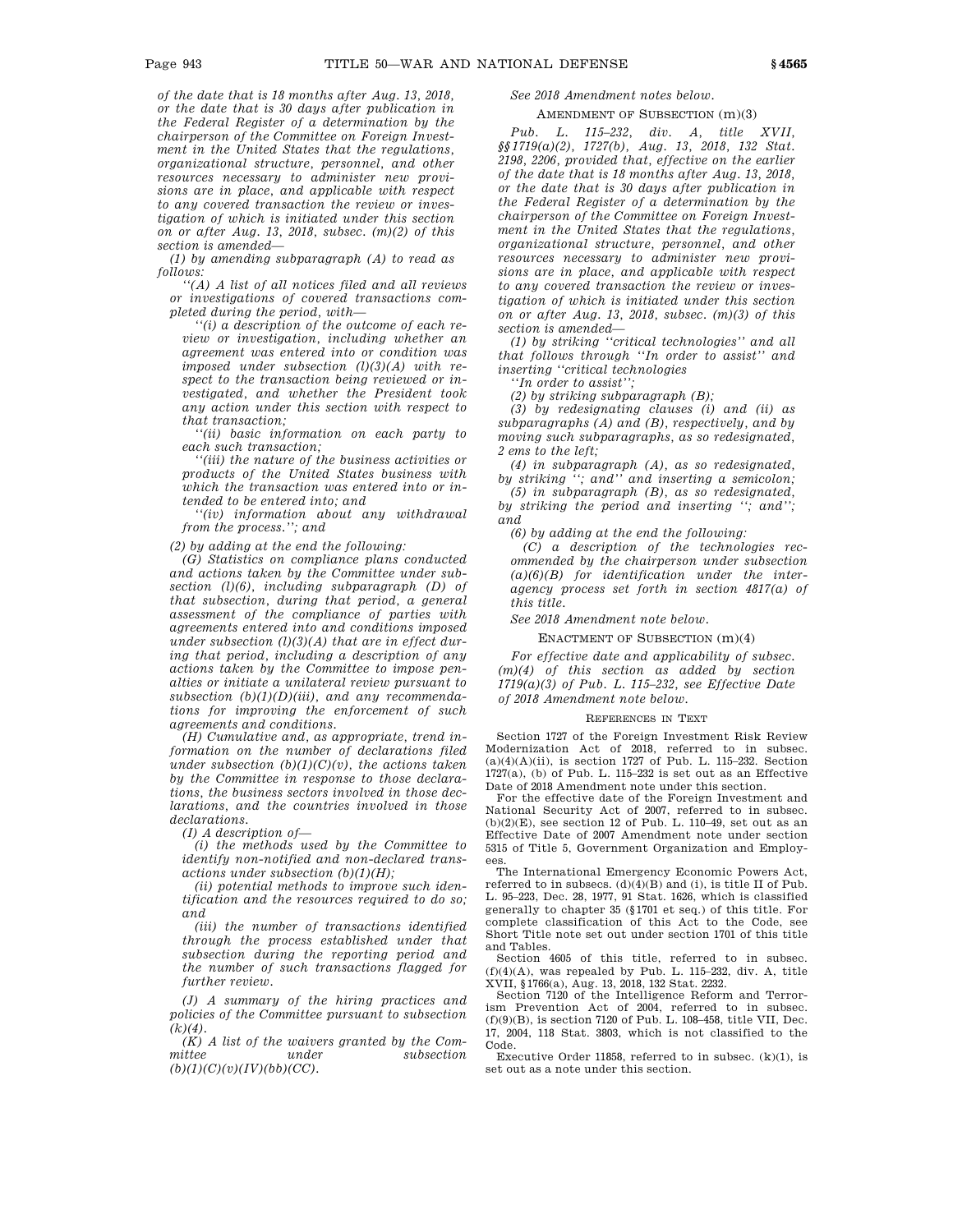### **CODIFICATION**

Section was formerly classified to section 2170 of the former Appendix to this title prior to editorial reclassification and renumbering as this section.

### AMENDMENTS

2018—Subsec. (a). Pub. L. 115–232, §1703, amended subsec. (a) generally. Prior to amendment, subsec. (a) defined the terms ''Committee'', ''chairperson'', ''control'', ''covered transaction'', ''foreign government-controlled transaction'', ''critical infrastructure'', ''critical technologies'', and ''lead agency'' for purposes of this section, and clarified construction of the term ''national security'' for purposes of this section.

Subsec. (b)(1)(C)(i). Pub. L. 115–232, §1704, designated existing provisions as subcl. (I), inserted heading, and added subcl. (II).

Subsec.  $(b)(1)(C)(iv)$  to (vi). Pub. L. 115–232, §§1705–1707, added cls. (iv) to (vi).

Subsec. (b)(1)(D). Pub. L. 115–232, §1708(2)(A), substituted ''subparagraph (G)'' for ''subparagraph (F)'' in introductory provisions.

Subsec. (b)(1)(D)(i). Pub. L. 115–232, §1708(2)(B), inserted "(other than a covered transaction described in subparagraph (E))'' after ''any covered transaction''.

Subsec. (b)(1)(D)(ii). Pub. L. 115–232, §1708(2)(C), added cl. (ii) and struck out former cl. (ii) which read as follows: "any covered transaction that has previously been reviewed or investigated under this section, if any party to the transaction submitted false or misleading material information to the Committee in connection with the review or investigation or omitted material information, including material documents, from information submitted to the Committee; or''.

Subsec.  $(b)(1)(D)(iii)$ . Pub. L. 115–232, §1708(2)(D)(i), substituted ''any covered transaction described in subparagraph (E),'' for ''any covered transaction that has previously been reviewed or investigated under this section,'' in introductory provisions.

Subsec. (b)(1)(D)(iii)(I). Pub. L. 115–232, §1725(1)(A), substituted ''subsection (*l*)(3)(A)'' for ''subsection  $(l)(1)(A)$ ".

Pub. L. 115–232, §1708(2)(D)(ii), struck out ''intentionally'' before ''materially breaches''.

Subsec. (b)(1)(D)(iii)(II). Pub. L. 115–232, §1708(2)(D)(iii), substituted ''a material breach'' for ''an intentional material breach''.

Subsec. (b)(1)(D)(iii)(III). Pub. L. 115–232, §1708(2)(D)(iv), inserted ''adequate and appropriate'' before ''remedies or enforcement tools''.

Subsec. (b)(1)(E). Pub. L. 115–232, §1708(3), added subpar. (E). Former subpar. (E) redesignated (F).

Subsec. (b)(1)(F). Pub. L. 115–232, §1709(1), which directed the substitution of ''45'' for ''30'', was executed by substituting ''45-day'' for ''30-day'', to reflect the probable intent of Congress.

Pub. L. 115–232, §1708(1), redesignated subpar. (E) as (F). Former subpar. (F) redesignated (G).

Subsec. (b)(1)(G). Pub. L. 115–232, §1708(1), redesignated subpar. (F) as (G).

Subsec. (b)(1)(H). Pub. L. 115–232, §1710, added subpar. (H).

Subsec. (b)(2)(B)(i)(I). Pub. L. 115–232, §1725(1)(B), substituted ''the risk'' for ''that threat''.

Subsec. (b)(2)(C). Pub. L. 115–232, §1709(2), added subpar. (C) and struck out former subpar. (C). Prior to amendment, text read as follows: ''Any investigation under subparagraph (A) shall be completed before the end of the 45-day period beginning on the date on which the investigation commenced.''

Subsec. (b)(3)(C)(i)(II). Pub. L. 115–232, §1711(1), added subcl. (II) and struck out former subcl. (II) which read as follows: ''identification of the determinative factors considered under subsection (f).''

 ${\tt Subsec.} \quad {\tt (b)(3)(C)(iv)(II).} \quad {\tt Pub.} \quad {\tt L.} \quad 115–232, \quad \S\,1711(2),$ added subcl. (II) and struck out former subcl. (II) which was comprised of introductory provisions and items (aa) and (bb) relating to limitation on delegation of certifications.

Subsec. (b)(3)(C)(v). Pub. L. 115–232, §1711(3), added cl. (v).

Subsec. (b)(4)(A). Pub. L. 115–232, §1712(1), added subpar. (A) and struck out former subpar. (A). Prior to amendment, text read as follows: ''The Director of National Intelligence shall expeditiously carry out a thorough analysis of any threat to the national security of the United States posed by any covered transaction. The Director of National Intelligence shall also seek and incorporate the views of all affected or appropriate intelligence agencies with respect to the transaction.''

Subsec. (b)( $4$ )(B) to (E). Pub. L. 115–232, §1712(2)–(4), added subpar. (B), redesignated former subpars. (B) to (D) as (C) to (E), respectively, and in subpar. (C) substituted ''30'' for ''20''.

Subsec. (b)(4)(F), (G). Pub. L. 115–232, §1712(5), added subpars.  $(F)$  and  $(G)$ .

Subsec. (b)(8). Pub. L. 115–232, §1709(3), added par. (8). Subsec. (c)(1). Pub. L. 115–232, §1713(1), (2), designated existing provisions as par. (1), inserted heading, substituted ''Except as provided in paragraph (2), any information'' for ''Any information'', and struck out at end '', except as may be relevant to any administrative or judicial action or proceeding. Nothing in this subsection shall be construed to prevent disclosure to either House of Congress or to any duly authorized committee or subcommittee of the Congress.''

Subsec. (c)(2), (3). Pub. L. 115–232, §1713(3), added pars. (2) and (3).

Subsec. (d)(2). Pub. L. 115–232, §1714, substituted ''with respect to a covered transaction not later than 15 days after the earlier of—

''(A) the date on which the investigation of the transaction under subsection (b) is completed; or

''(B) the date on which the Committee otherwise refers the transaction to the President under subsection  $(l)(2)$ "

for ''not later than 15 days after the date on which an investigation described in subsection (b) is completed''. Subsec. (d)(4)(A). Pub. L. 115–232, §1725(2), substituted

''a foreign person that would acquire an interest in a United States business or its assets as a result of the covered transaction'' for ''the foreign interest exercising control''.

Subsec. (e). Pub. L. 115–232, §1715, designated existing provisions as par. (1), inserted heading, and added pars. (2) to (4).

Subsec. (h)(2). Pub. L. 115–232, §1716(1), (2), redesignated par. (3) as (2) and struck out former par. (2). Prior to amendment, text read as follows: ''Regulations issued under this section shall become effective not later than 180 days after the effective date of the Foreign Investment and National Security Act of 2007.''

Subsec. (h)(2)(A). Pub. L. 115–232, §1716(3)(A), substituted ''including any mitigation agreement entered into, conditions imposed, or order issued pursuant to this section'' for ''including any mitigation agreement entered into or conditions imposed pursuant to subsection (*l*)''.

Subsec. (h)(2)(D). Pub. L. 115–232, §1716(3)(B)–(D), added subpar. (D).

Subsec. (h)(3). Pub. L. 115–232, §1716(2), redesignated par. (3) as (2).

Subsec. (j). Pub. L. 115–232, §1725(3), substituted ''transaction'' for ''merger, acquisition, or takeover''.

Subsec. (k)(4). Pub. L. 115–232, §1717(a), added par. (4) and struck out former par. (4). Prior to amendment, text read as follows: ''There shall be established an additional position of Assistant Secretary of the Treasury, who shall be appointed by the President, by and with the advice and consent of the Senate. The Assistant Secretary appointed under this paragraph shall report directly to the Undersecretary of the Treasury for International Affairs. The duties of the Assistant Secretary shall include duties related to the Committee on Foreign Investment in the United States, as delegated by the Secretary of the Treasury under this section.''

Subsec. (*l*). Pub. L. 115–232, §1718(1), substituted ''Actions by the Committee to address national security risks'' for ''Mitigation, tracking, and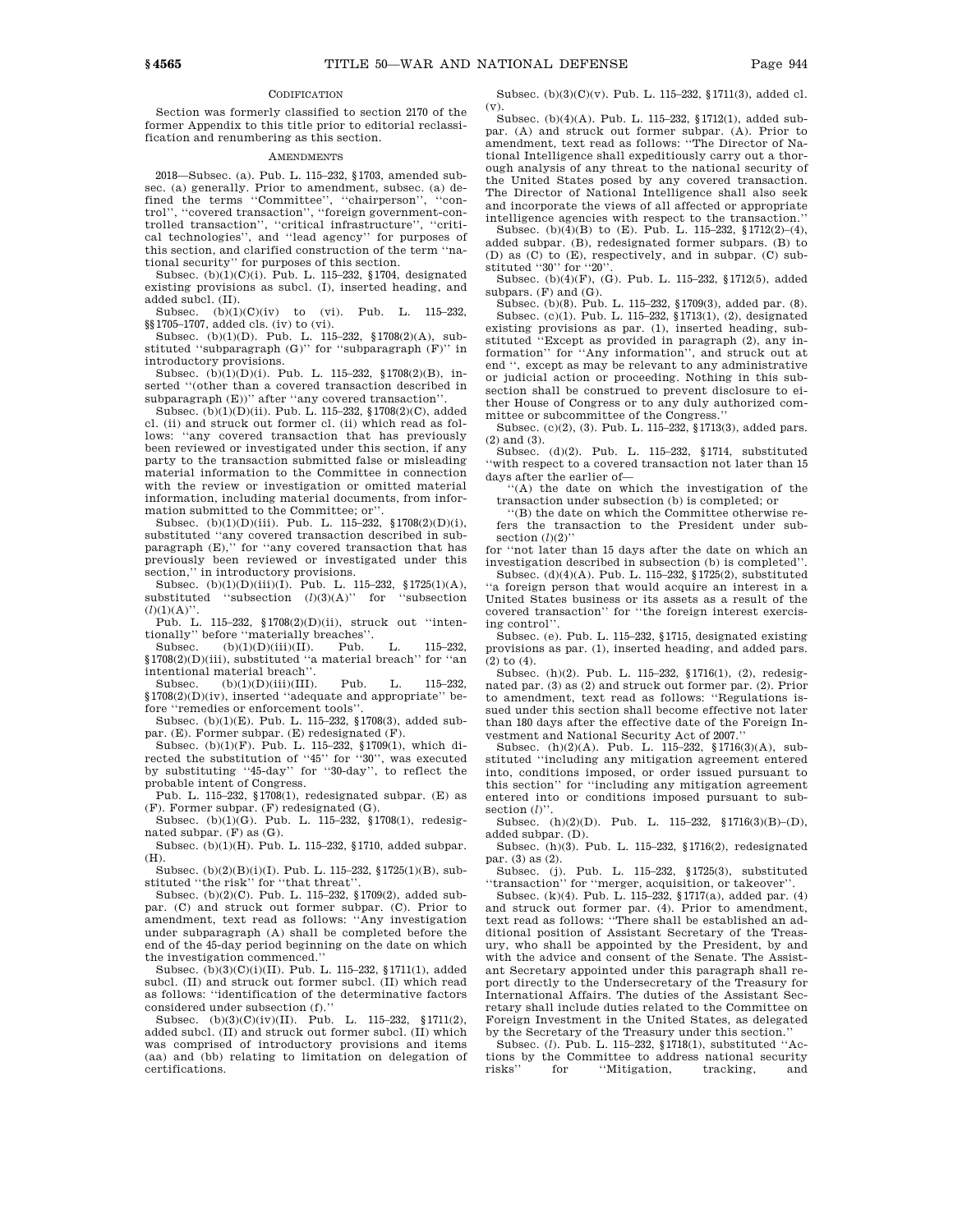postconsummation monitoring and enforcement'' in heading.

Subsec. (*l*)(1), (2). Pub. L. 115–232, §1718(3), added pars. (1) and (2). Former pars. (1) and (2) redesignated (3) and (5), respectively.

Subsec. (*l*)(3). Pub. L. 115–232, §1718(2), redesignated par. (1) as (3). Former par. (3) redesignated (6).

Subsec. (*l*)(3)(A). Pub. L. 115–232, §1718(4)(A), substituted ''Agreements and conditions'' for ''In general'' in subpar. heading, designated existing provisions as cl. (i), inserted cl. heading, substituted ''risk'' for ''threat'', and added cls. (ii) and (iii).

Subsec. (*l*)(3)(B) to (D). Pub. L. 115–232, §1718(4)(B), added subpars. (B) to (D) and struck out former subpar. (B). Prior to amendment, text of subpar. (B) read as follows: ''Any agreement entered into or condition imposed under subparagraph (A) shall be based on a riskbased analysis, conducted by the Committee, of the threat to national security of the covered transaction.''.

Subsec. (*l*)(4). Pub. L. 115–232, §1718(5), added par. (4). Subsec. (*l*)(5). Pub. L. 115–232, §1718(2), redesignated par. (2) as (5).

Subsec. (*l*)(5)(B). Pub. L. 115–232, §1718(6), struck out ''(as defined in the National Security Act of 1947)'' after ''intelligence community''.

Subsec. (*l*)(6). Pub. L. 115–232, §1718(2), redesignated par. (3) as (6).

Subsec. (*l*)(6)(A). Pub. L. 115–232, §1718(7)(A), substituted ''paragraph (3)'' for ''paragraph (1)'' and ''The lead agency may, at its discretion, seek and receive the assistance of other departments or agencies in carrying out the purposes of this paragraph'' for ''Nothing in this paragraph shall prohibit other departments or agencies in assisting the lead agency in carrying out the purposes of this paragraph''.

Subsec. (*l*)(6)(B). Pub. L. 115–232, §1718(7)(B), struck out "(i) Modification reports" before "The lead agency'', redesignated former subcls. (I) and (II) as cls. (i) and (ii), respectively, and struck out former cl. (ii). Prior to amendment, text of cl. (ii) read as follows: ''The Committee shall develop and agree upon methods for evaluating compliance with any agreement entered into or condition imposed with respect to a covered transaction that will allow the Committee to adequately assure compliance, without—

''(I) unnecessarily diverting Committee resources from assessing any new covered transaction for which a written notice has been filed pursuant to subsection  $(b)(1)(C)$ , and if necessary, reaching a mitigation agreement with or imposing a condition on a party to such covered transaction or any covered transaction for which a review has been reopened for any reason; or

''(II) placing unnecessary burdens on a party to a covered transaction.''

Subsec. (*l*)(6)(C) to (G). Pub. L. 115-232, §1718(7)(C), added subpars. (C) to (G).

Subsec. (m)(2)(A). Pub. L. 115–232, §1719(a)(1)(A), amended subpar. (A) generally. Prior to amendment, subpar. (A) read as follows: ''A list of all notices filed and all reviews or investigations completed during the period, with basic information on each party to the transaction, the nature of the business activities or products of all pertinent persons, along with information about any withdrawal from the process, and any decision or action by the President under this section.''<br>Subsec  $(m)(2)(G)$  to  $(K)$  Pub L, 115-232

Subsec. (m)(2)(G) to (K). Pub. L. 115–232,  $\S1719(a)(1)(B)$ , added subpars. (G) to (K).

Subsec. (m)(3). Pub. L. 115–232, §1719(a)(2), struck out ''(A) In general'' before ''In order to assist'', redesignated former cls. (i) and (ii) as subpars. (A) and (B), respectively, added subpar. (C), and struck out former subpar. (B), which related to release of an unclassified version of the report.

Subsec. (m)(4). Pub. L. 115–232, §1719(a)(3), added par.  $(4)$ .

Subsec. (n). Pub. L. 115–232, §1720, designated existing provisions as par. (1), inserted heading, in introductory provisions substituted ''paragraph (6)(B)'' for ''paragraph (3)(B)'' and ''paragraph (3)(A)'' for ''paragraph (1)(A)'', redesignated former pars. (1) and (2) as subpars. (A) and (B), respectively, of par. (1), and added pars. (2) and (3).

Subsec. (*o*). Pub. L. 115–232, §1721(c), added subsec. (*o*). Subsec. (p). Pub. L. 115–232, §1723, added subsec. (p). Subsec. (q). Pub. L. 115–232, §1724, added subsec. (q).

2007—Subsec. (a). Pub. L. 110–49, §2, added subsec. (a)

and struck out former subsec. (a). Prior to amendment, text read as follows: ''The President or the President's designee may make an investigation to determine the effects on national security of mergers, acquisitions, and takeovers proposed or pending on or after August 23, 1988, by or with foreign persons which could result in foreign control of persons engaged in interstate commerce in the United States. If it is determined that an investigation should be undertaken, it shall commence no later than 30 days after receipt by the President or the President's designee of written notification of the proposed or pending merger, acquisition, or takeover as prescribed by regulations promulgated pursuant to this section. Such investigation shall be completed no later than 45 days after such determination.''

Subsec. (b). Pub. L. 110–49, §2, added subsec. (b) and struck out former subsec. (b). Prior to amendment, text read as follows: ''The President or the President's designee shall make an investigation, as described in subsection (a), in any instance in which an entity controlled by or acting on behalf of a foreign government seeks to engage in any merger, acquisition, or takeover which could result in control of a person engaged in interstate commerce in the United States that could affect the national security of the United States. Such investigation shall—

''(1) commence not later than 30 days after receipt by the President or the President's designee of written notification of the proposed or pending merger, acquisition, or takeover, as prescribed by regulations promulgated pursuant to this section; and ''(2) shall be completed not later than 45 days after

its commencement.

Subsec. (d). Pub. L. 110–49, §6, added subsec. (d) and struck out former subsec. (d). Prior to amendment, text read as follows: ''Subject to subsection (d), the President may take such action for such time as the President considers appropriate to suspend or prohibit any acquisition, merger, or takeover, of a person engaged in interstate commerce in the United States proposed or pending on or after August 23, 1988, by or with foreign persons so that such control will not threaten to impair the national security. The President shall announce the decision to take action pursuant to this subsection not later than 15 days after the investigation described in subsection (a) is completed. The President may direct the Attorney General to seek appropriate relief, including divestment relief, in the district courts of the United States in order to implement and enforce this section.''

Subsec. (e). Pub. L. 110–49, §6, added subsec. (e) and struck out former subsec. (e). Prior to amendment, text read as follows: ''The President may exercise the authority conferred by subsection (c) only if the President finds that—

''(1) there is credible evidence that leads the President to believe that the foreign interest exercising control might take action that threatens to impair the national security, and

'(2) provisions of law, other than this section and the International Emergency Economic Powers Act (50 U.S.C. 1701–1706), do not in the President's judgment provide adequate and appropriate authority for the President to protect the national security in the matter before the President.

The provisions of subsection (d) of this section shall not be subject to judicial review.''

Subsec. (f). Pub. L. 110–49, §4(1), struck out ''among other factors'' after ''consider'' in introductory provisions.

Subsec. (f)(4)(B), (C). Pub. L. 110–49,  $\{4(2)(A)-(C),$ added subpar. (B) and redesignated former subpar. (B) as (C).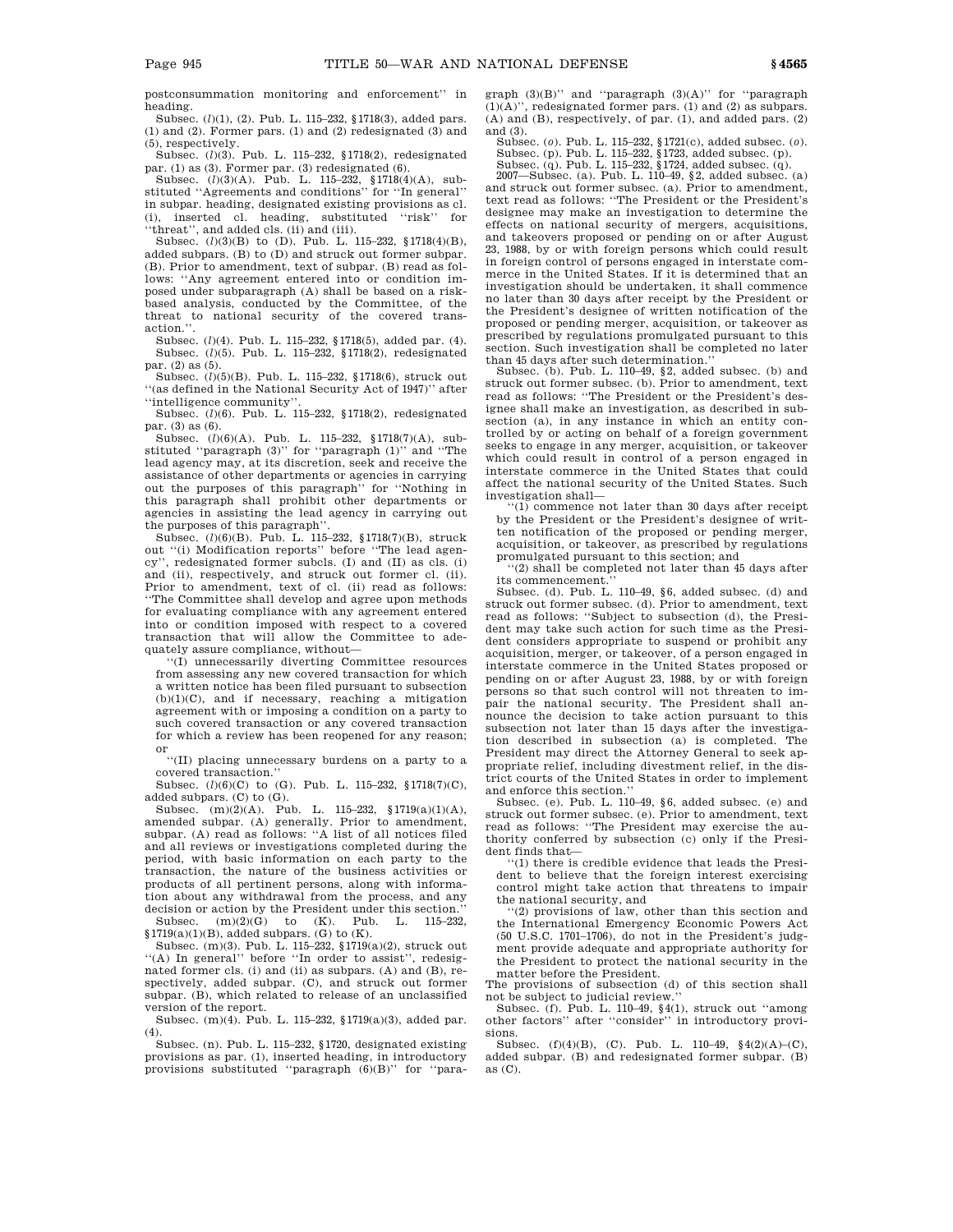Subsec. (f)(6) to (11). Pub. L. 110–49, §4(2)(D)–(4), added pars. (6) to (11).

Subsec. (g). Pub. L. 110–49, §7(a), amended subsec. (g) generally. Prior to amendment, text read as follows: ''The President shall immediately transmit to the Secretary of the Senate and the Clerk of the House of Representatives a written report of the President's determination of whether or not to take action under subsection (d), including a detailed explanation of the findings made under subsection (e) and the factors considered under subsection (f). Such report shall be consistent with the requirements of subsection (c) of this Act.''

Subsec. (h). Pub. L. 110–49, §9, amended subsec. (h) generally. Prior to amendment, text read as follows: ''The President shall direct the issuance of regulations to carry out this section. Such regulations shall, to the extent possible, minimize paperwork burdens and shall to the extent possible coordinate reporting requirements under this section with reporting requirements under any other provision of Federal law.

Subsec. (i). Pub. L. 110–49, §10, amended subsec. (i) generally. Prior to amendment, text read as follows: ''Nothing in this section shall be construed to alter or affect any existing power, process, regulation, investigation, enforcement measure, or review provided by any other provision of law.''

Subsec.  $(k)$ . Pub. L. 110–49, §3, added subsec.  $(k)$  and struck out former subsec. (k) which defined ''critical technologies'' and required the President and such agencies as the President shall designate to submit quadrennial reports, which could be classified, to Congress concerning credible evidence of a coordinated strategy by 1 or more countries or companies to acquire U.S. companies involved in critical technologies or foreign industrial espionage activities directed at obtaining commercial secrets related to critical technologies.

Subsec. (*l*). Pub. L. 110–49, §5, added subsec. (*l*). Subsec. (m). Pub. L. 110–49, §7(b), added subsec. (m). Subsec. (n). Pub. L. 110–49, §8, added subsec. (n).

1994—Subsec. (k)(1)(B). Pub. L. 103–359 inserted ''or directly assisted'' after ''directed''.

1992—Subsecs. (b) to (e). Pub. L. 102–484, §837(a), added subsec. (b) and redesignated former subsecs. (b) to (d) as (c) to (e), respectively. Former subsec. (e) redesignated (f).

Subsec. (f). Pub. L. 102–484, §837(a)(1), (b), redesignated subsec. (e) as (f) and added pars. (4) and (5). Former subsec. (f) redesignated  $\varphi$ ).

Subsec. (g). Pub. L. 102–484,  $\S 837(c)$ , amended subsec. (g) generally. Prior to amendment, subsec. (g) read as follows: ''If the President determines to take action under subsection (c), the President shall immediately transmit to the Secretary of the Senate and the Clerk of the House of Representatives a written report of the action which the President intends to take, including a detailed explanation of the findings made under subsection (d).

Pub. L. 102–484,  $837(a)(1)$ , redesignated subsec. (f) as (g). Former subsec. (g) redesignated (h). Subsecs. (h), (i). Pub. L. 102–484, §837(a)(1), redesig-

nated subsecs. (g) and (h) as (h) and (i), respectively.

Subsec. (j). Pub. L. 102–484, §837(e), added subsec. (j). Subsec. (k). Pub. L. 102–558 added subsec. (k).

### EFFECTIVE DATE OF 2018 AMENDMENT

Pub. L. 115–232, div. A, title XVII, §1727(a), (b), Aug. 13, 2018, 132 Stat. 2206, 2207, provided that:

'(a) IMMEDIATE APPLICABILITY OF CERTAIN PROVI-SIONS.—The following shall take effect on the date of the enactment of this Act [Aug. 13, 2018] and, as applicable, apply with respect to any covered transaction the review or investigation of which is initiated under section 721 of the Defense Production Act of 1950 [50

U.S.C. 4565] on or after such date of enactment: ''(1) Sections 1705, 1707, 1708, 1709, 1710, 1713, 1714, 1715, 1716, 1717, 1718, 1720, 1721, 1722, 1723, 1724, and 1725 [amending this section and enacting provisions set out as a note under this section] and any amendments made by those sections.

''(2) Section 1712 [amending this section] and the amendments made by that section (except for clause (iii) of section  $721(b)(4)(A)$  of the Defense Production Act of 1950 [50 U.S.C.  $4565(b)(4)(A)$ ], as added by section 1712).

'(3) Paragraphs (1), (2), (3),  $(4)(A)(i)$ ,  $(4)(B)(i)$ ,  $(4)(B)(iv)(I), (4)(B)(v), (4)(C)(v)$  [sic], (5), (6), (7), (8), (9), (10), (11), (12), and (13) of subsection (a) of section 721 of the Defense Production Act of 1950 [50 U.S.C. 4565], as amended by section 1703.

''(4) Section 721(m)(4) of the Defense Production Act of 1950 [50 U.S.C. 4565(m)(4)], as amended by section 1719 (except for clauses (ii), (iii), (iv), and (v) of subparagraph (B) of that section).

''(b) DELAYED APPLICABILITY OF CERTAIN PROVI-SIONS.—

''(1) IN GENERAL.—Any provision of or amendment made by this subtitle [subtitle A (§§1701–1728) of title XVII of div. A of Pub. L. 115–232, amending this section and enacting provisions set out as notes under this section and section 4501 of this title] not specified in subsection (a) shall—

''(A) take effect on the earlier of—

''(i) the date that is 18 months after the date of the enactment of this Act [Aug. 13, 2018]; or

''(ii) the date that is 30 days after publication in the Federal Register of a determination by the chairperson of the Committee on Foreign Investment in the United States that the regulations, organizational structure, personnel, and other resources necessary to administer the new provisions are in place; and

''(B) apply with respect to any covered transaction the review or investigation of which is initiated under section 721 of the Defense Production Act of 1950 [50 U.S.C. 4565] on or after the date described in subparagraph  $(A)$ .

''(2) NONDELEGATION OF DETERMINATION.—The determination of the chairperson of the Committee on Foreign Investment in the United States under paragraph (1)(A) may not be delegated.''

### EFFECTIVE DATE OF 2007 AMENDMENT

Amendment by Pub. L. 110–49 applicable after the end of the 90-day period beginning on July 26, 2007, see section 12 of Pub. L. 110–49, set out as a note under section 5315 of Title 5, Government Organization and Employees.

### EFFECTIVE DATE OF 1992 AMENDMENT

Amendment by Pub. L. 102–558 deemed to have become effective Mar. 1, 1992, see section 304 of Pub. L. 102–558, set out as a note under section 4502 of this title.

### **SEVERABILITY**

Pub. L. 115–232, div. A, title XVII, §1728, Aug. 13, 2018, 132 Stat. 2207, provided that: ''If any provision of this subtitle [subtitle A (§§1701–1728) of title XVII of div. A of Pub. L. 115–232, amending this section and enacting provisions set out as notes under this section and section 4501 of this title] or an amendment made by this subtitle, or the application of such a provision or amendment to any person or circumstance, is held to be invalid, the application of that provision or amendment to other persons or circumstances and the remainder of the provisions of this subtitle and the amendments made by this subtitle, shall not be affected thereby.

### DELEGATION OF FUNCTIONS

For delegation of functions of President under subsecs.  $(b)(1)(A)$ ,  $(D)$ ,  $(h)$ , and  $(m)(3)(A)$  of this section, see section 4(a), (b) of Ex. Ord. No. 11858, May 7, 1975, 40 F.R. 20263, set out below.

### FINDINGS REGARDING FOREIGN INVESTMENT RISK REVIEW

Pub. L. 115–232, div. A, title XVII, §1702(a), Aug. 13, 2018, 132 Stat. 2174, provided that: ''Congress makes the following findings: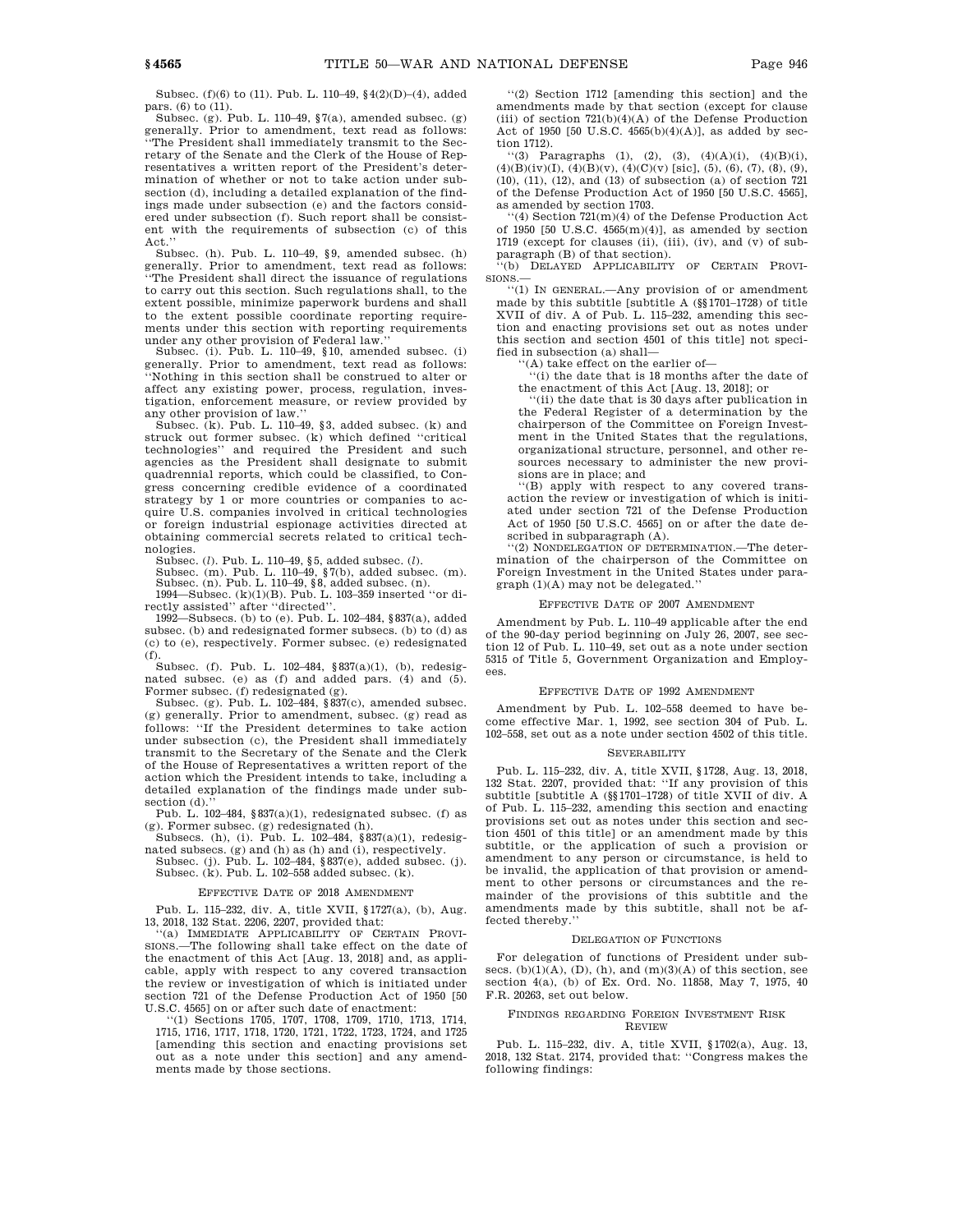''(1) According to a February 2016 report by the International Trade Administration of the Department of Commerce, 12,000,000 United States workers, equivalent to 8.5 percent of the labor force, have jobs resulting from foreign investment, including 3,500,000 jobs in the manufacturing sector alone.

''(2) In 2016, new foreign direct investment in United States manufacturing totaled \$129,400,000,000. ''(3) The Bureau of Economic Analysis of the De-

partment of Commerce concluded that, in 2015— '(A) foreign-owned affiliates in the United States—

''(i) contributed \$894,500,000,000 in value added to the United States economy;

''(ii) exported goods valued at \$352,800,000,000, accounting for nearly a quarter of total exports of goods from the United States; and

''(iii) undertook \$56,700,000,000 in research and development; and

''(B) the 7 countries investing the most in the United States, all of which are United States allies (the United Kingdom, Japan, Germany, France, Canada, Switzerland, and the Netherlands) accounted for 72.1 percent of the value added by foreign-owned affiliates in the United States and more than 80 percent of research and development expenditures by such entities.

'(4) According to the Government Accountability Office, from 2011 to 2016, the number of transactions reviewed by the Committee on Foreign Investment in the United States (commonly referred to as 'CFIUS') grew by 55 percent, while the staff of the Committees

assigned to the reviews increased by 11 percent. ''(5) According to a February 2018 report of the Government Accountability Office on the Committee on Foreign Investment in the United States (GAO–18–249): 'Officials from Treasury and other member agencies are aware of pressures on their CFIUS staff given the current workload and have expressed concerns about possible workload increases.'. The Government Accountability Office concluded: 'Without attaining an understanding of the staffing levels needed to address the current and future CFIUS workload, particularly if legislative changes to CFIUS's authorities further expand its workload, CFIUS may be limited in its ability to fulfill its objectives and address threats to the national security

of the United States.'. ''(6) On March 30, 1954, Dwight David Eisenhower five-star general, Supreme Allied Commander, and 34th President of the United States—in his 'Special Message to the Congress on Foreign Economic Policy', counseled: 'Great mutual advantages to buyer and seller, to producer and consumer, to investor and to the community where investment is made, accrue from high levels of trade and investment.'. President Eisenhower continued: 'The internal strength of the American economy has evolved from such a system of mutual advantage. In the press of other problems and in the haste to meet emergencies, this nation—and many other nations of the free world—have all too often lost sight of this central fact.'. President Eisenhower concluded: 'If we fail in our trade policy, we may fail in all. Our domestic employment, our standard of living, our security, and the solidarity of the free world—all are involved.'.''

### PROCEDURES FOR RECUSAL OF MEMBERS OF COMMITTEE FOR CONFLICTS OF INTEREST

Pub. L. 115–232, div. A, title XVII, §1717(b), Aug. 13, 2018, 132 Stat. 2193, provided that: ''Not later than 90 days after the date of the enactment of this Act [Aug. 13, 2018], the Committee on Foreign Investment in the United States shall—

''(1) establish procedures for the recusal of any member of the Committee that has a conflict of interest with respect to a covered transaction (as defined in section 721(a) of the Defense Production Act of 1950 [50 U.S.C. 4565(a)], as amended by section 1703); ''(2) submit to the Committee on Banking, Housing,

and Urban Affairs of the Senate and the Committee

on Financial Services of the House of Representatives a report describing those procedures; and

''(3) brief the committees specified in paragraph (1) on the report required by paragraph  $(2)$ .

# IMPLEMENTATION OF 2018 AMENDMENT

Pub. L. 115–232, div. A, title XVII, §1721, Aug. 13, 2018, 132 Stat. 2202, provided that:

''(a) IN GENERAL.—Not later than 180 days after the date of the enactment of this Act [Aug. 13, 2018], the chairperson of the Committee on Foreign Investment in the United States and the Secretary of Commerce shall, in consultation with the appropriate members of the Committee—

''(1) develop plans to implement this subtitle [subtitle A (§§1701–1728) of title XVII of div. A of Pub. L. 115–232, amending this section and enacting provisions set out as notes under this section and section 4501 of this title]; and

''(2) submit to the appropriate congressional committees a report on the plans developed under paragraph (1), which shall include a description of—

''(A) the timeline and process to implement the provisions of, and amendments made by, this subtitle;

''(B) any additional staff necessary to implement the plans; and

''(C) the resources required to effectively implement the plans.

''(b) ANNUAL RESOURCE NEEDS OF CFIUS MEMBER AGENCIES.—Not later than one year after the submission of the report under subsection (a)(2), and annually thereafter for 7 years, each department or agency represented on the Committee on Foreign Investment in the United States shall submit to the appropriate congressional committees a detailed spending plan to expeditiously meet the requirements of section 721 of the Defense Production Act of 1950 [50 U.S.C. 4565], as amended by this subtitle, including estimated expenditures and staffing levels for not less than the following fiscal year.

''(c) TESTIMONY.—[Amended this section.]

''(d) APPROPRIATE CONGRESSIONAL COMMITTEES DE-FINED.—In this section, the term 'appropriate congressional committees' means—

''(1) the Committee on Banking, Housing, and Urban Affairs and the Committee on Appropriations of the Senate; and

''(2) the Committee on Financial Services and the Committee on Appropriations of the House of Representatives.''

### ASSESSMENT OF NEED FOR ADDITIONAL RESOURCES FOR **COMMITTEE**

Pub. L. 115–232, div. A, title XVII, §1722, Aug. 13, 2018, 132 Stat. 2203, provided that: ''The President shall—

''(1) determine whether and to what extent the expansion of the responsibilities of the Committee on Foreign Investment in the United States pursuant to the amendments made by this subtitle [subtitle A (§§1701–1728) of title XVII of div. A of Pub. L. 115–232, amending this section] necessitates additional resources for the Committee and the departments and agencies represented on the Committee to perform their functions under section 721 of the Defense Production Act of 1950 [50 U.S.C. 4565], as amended by this subtitle; and

''(2) if the President determines that additional resources are necessary, include in the budget of the President for fiscal year 2019 and each fiscal year thereafter submitted to Congress under section 1105(a) of title 31, United States Code, a request for such additional resources.''

### AUTHORIZATION FOR PILOT PROGRAMS

Pub. L. 115–232, div. A, title XVII, §1727(c), Aug. 13, 2018, 132 Stat. 2207, provided that:

''(1) IN GENERAL.—Beginning on the date of the enactment of this Act [Aug. 13, 2018] and ending on the date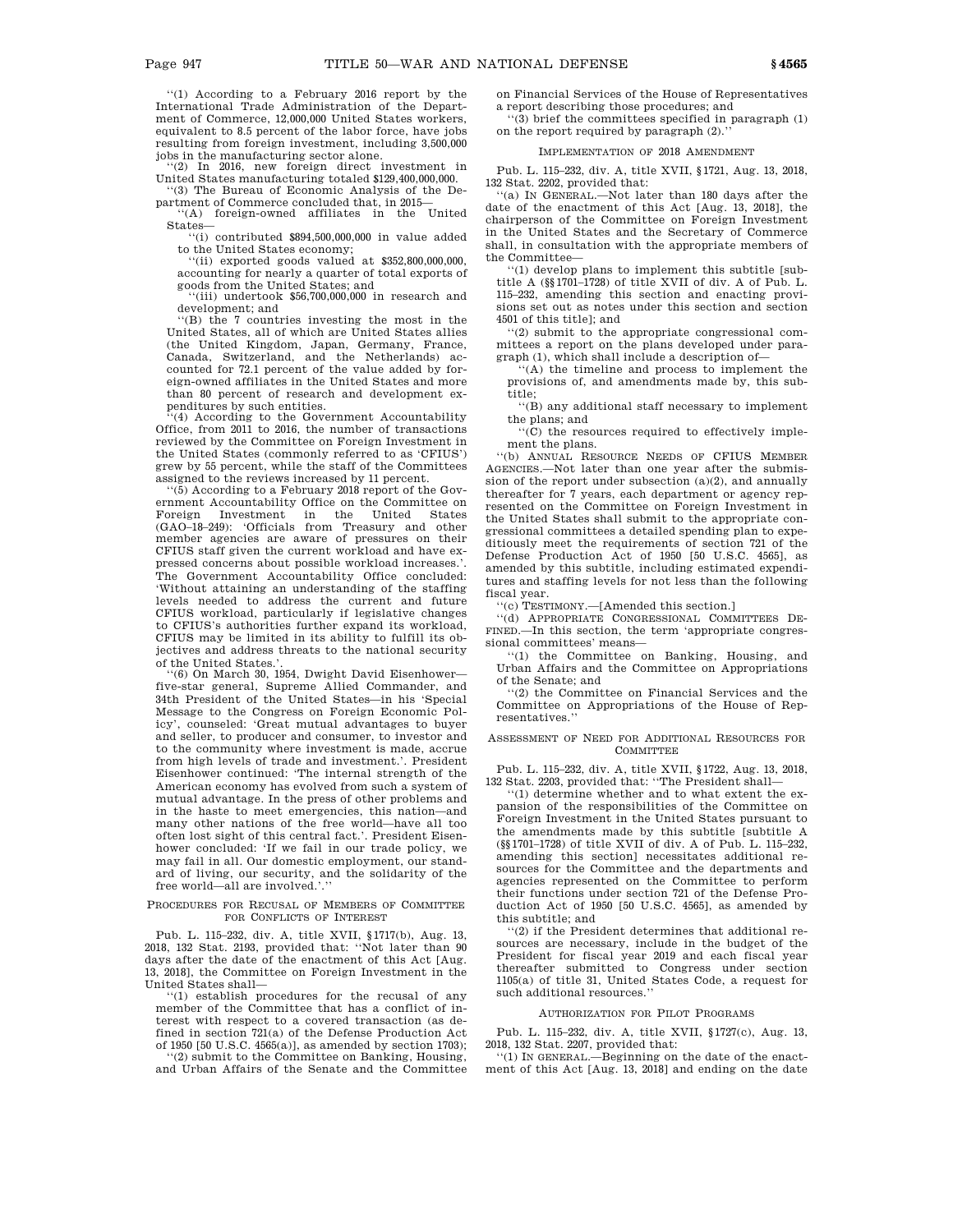that is 570 days thereafter, the Committee on Foreign Investment in the United States may, at its discretion, conduct one or more pilot programs to implement any authority provided pursuant to any provision of or amendment made by this subtitle [subtitle A (§§1701–1728) of title XVII of div. A of Pub. L. 115–232, amending this section and enacting provisions set out as notes under this section and section 4501 of this title] not specified in subsection (a) [set out in an Effective Date of 2018 Amendment note above].

''(2) PUBLICATION IN FEDERAL REGISTER.—A pilot program under paragraph (1) may not commence until the date that is 30 days after publication in the Federal Register of a determination by the chairperson of the Committee of the scope of and procedures for the pilot program. That determination may not be delegated.''

### STUDY AND REPORT ON FOREIGN DIRECT INVESTMENTS IN UNITED STATES

Pub. L. 110–49, §7(c), July 26, 2007, 121 Stat. 258, provided that:

''(1) STUDY REQUIRED.—Before the end of the 120-day period beginning on the date of enactment of this Act [July 26, 2007] and annually thereafter, the Secretary of the Treasury, in consultation with the Secretary of State and the Secretary of Commerce, shall conduct a study on foreign direct investments in the United States, especially investments in critical infrastructure and industries affecting national security, by—

''(A) foreign governments, entities controlled by or acting on behalf of a foreign government, or persons of foreign countries which comply with any boycott of Israel; or

''(B) foreign governments, entities controlled by or acting on behalf of a foreign government, or persons of foreign countries which do not ban organizations designated by the Secretary of State as foreign terrorist organizations.

''(2) REPORT.—Before the end of the 30-day period beginning upon the date of completion of each study under paragraph (1), and thereafter in each annual report under section 721(m) of the Defense Production Act of 1950 [50 U.S.C. 4565(m)] (as added by this section), the Secretary of the Treasury shall submit a report to Congress, for transmittal to all appropriate committees of the Senate and the House of Representatives, containing the findings and conclusions of the Secretary with respect to the study described in paragraph (1), together with an analysis of the effects of such investment on the national security of the United States and on any efforts to address those effects.''

### EX. ORD. NO. 11858. FOREIGN INVESTMENT IN THE UNITED **STATES**

Ex. Ord. No. 11858, May 7, 1975, 40 F.R. 20263, as amended by Ex. Ord. No. 12188, Jan. 2, 1980, 45 F.R. 989; Ex. Ord. No. 12661, Dec. 27, 1988, 54 F.R. 779; Ex. Ord. No. 12860, Sept. 3, 1993, 58 F.R. 47201; Ex. Ord. No. 13286, §57, Feb. 28, 2003, 68 F.R. 10629; Ex. Ord. No. 13456, §1, Jan. 23, 2008, 73 F.R. 4677, provided:

By the authority vested in me as President by the Constitution and the laws of the United States of America, including section 721 of the Defense Production Act of 1950, as amended (50 U.S.C. App. 2170) [now 50 U.S.C. 4565], and section 301 of title 3, United States Code, it is hereby ordered as follows:

SECTION 1. *Policy*. International investment in the United States promotes economic growth, productivity, competitiveness, and job creation. It is the policy of the United States to support unequivocally such investment, consistent with the protection of the national security.

SEC. 2. *Definitions*. (a) The ''Act'' as used in this order means section 721 of the Defense Production Act of 1950 [50 U.S.C. 4565], as amended.

(b) Terms used in this order that are defined in subsection 721(a) of the Act [50 U.S.C. 4565(a)] shall have the same meaning in this order as they have in such subsection.

(c) ''Risk mitigation measure'' as used in this order means any provision of a risk mitigation agreement or a condition to which section 7 of this order refers.

SEC. 3. *Establishment*. (a) There is hereby established the Committee on Foreign Investment in the United States (the ''Committee'') as provided in the Act.

(b) In addition to the members specified in the Act, the following heads of departments, agencies, or offices shall be members of the Committee: (i) The United States Trade Representative;

(ii) The Director of the Office of Science and Technology Policy; and

(iii) The heads of any other executive department, agency, or office, as the President or the Secretary of the Treasury determines appropriate, on a case-by-case basis.

(c) The following officials (or their designees) shall observe and, as appropriate, participate in and report to the President on the Committee's activities:

(i) The Director of the Office of Management and Budget;

(ii) The Chairman of the Council of Economic Advisers;

(iii) The Assistant to the President for National Security Affairs;

(iv) The Assistant to the President for Economic Policy; and

(v) The Assistant to the President for Homeland Security and Counterterrorism.

SEC. 4. *Duties of the Secretary of the Treasury.*

(a) The functions of the President under subsections  $(b)(1)(A)$  (relating to review and consideration after notification),  $(b)(1)(D)$  (relating to unilateral initiation of review and consideration), and (m)(3)(A) (relating to inclusion in annual report and designation) of the Act [50 U.S.C.  $4565(b)(1)(A)$ ,  $(D)$ ,  $(m)(3)(A)$ ] are assigned to the Secretary of the Treasury.

(b) The Secretary of the Treasury shall perform the function of issuance of regulations under section 721(h) of the Act [50 U.S.C. 4565(h)]. The Secretary shall consult the Committee with respect to such regulations prior to any notice and comment and prior to their issuance.

(c) Except as otherwise provided in the Act or this order, the chairperson shall have the authority, exclusive of the heads of departments or agencies, after consultation with the Committee:

(i) to act, or authorize others to act, on behalf of the Committee; and

(ii) to communicate on behalf of the Committee with the Congress and the public.

(d) The chairperson shall coordinate the preparation of and transmit the annual report to the Congress provided for in the Act and may assign to any member of the Committee, as the chairperson determines appropriate and consistent with the Act, responsibility for conducting studies and providing analyses necessary for the preparation of the report.

(e) After consultation with the Committee, the chairperson may request that the Director of National Intelligence begin preparing the analysis required by the Act at any time, including prior to acceptance of the notice of a transaction, in accordance with otherwise applicable law. The Director of National Intelligence shall provide the Director's analysis as soon as possible and consistent with section 721(b)(4) of the Act [50

U.S.C. 4565(b)(4)]. SEC. 5. *Lead Agency*. (a) The lead agency or agencies (''lead agency'') shall have primary responsibility, on behalf of the Committee, for the specific activity for which the Secretary of the Treasury designates it a lead agency.

(b) In acting on behalf of the Committee, the lead agency shall keep the Committee fully informed of its activities. In addition, the lead agency shall notify the chairperson of any material action that the lead agency proposes to take on behalf of the Committee, sufficiently in advance to allow adequate time for the chairperson to consult the Committee and provide the Committee's direction to the lead agency not to take, or to amend, such action.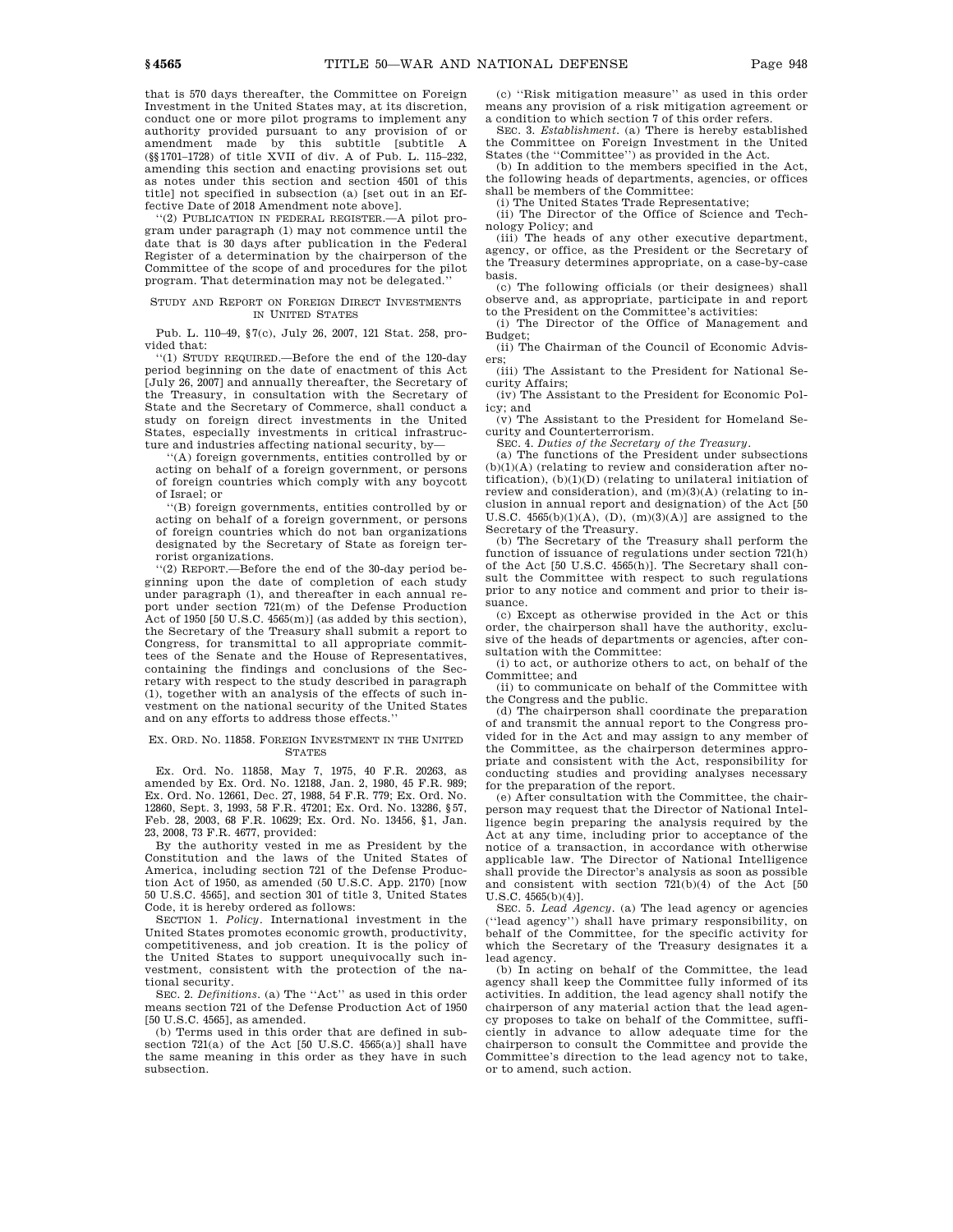SEC. 6. *Reviews and Investigations.*

(a) Any member of the Committee may conduct its own inquiry with respect to the potential national security risk posed by a transaction, but communication with the parties to a transaction shall occur through or in the presence of the lead agency, or the chairperson if no lead agency has been designated.

(b) The Committee shall undertake an investigation of a transaction in any case, in addition to the circumstances described in the Act, in which following a review a member of the Committee advises the chairperson that the member believes that the transaction threatens to impair the national security of the United States and that the threat has not been mitigated.

(c) The Committee shall send a report to the President requesting the President's decision with respect to a review or investigation of a transaction in the following circumstances:

(i) the Committee recommends that the President suspend or prohibit the transaction;

(ii) the Committee is unable to reach a decision on whether to recommend that the President suspend or prohibit the transaction; or

(iii) the Committee requests that the President make a determination with regard to the transaction.

(d) Upon completion of a review or investigation of a transaction, the lead agency shall prepare for the approval of the chairperson the appropriate certified notice or report to the Congress called for under the Act. The chairperson shall transmit such notice or report to the Congress, as appropriate.

SEC. 7. *Risk Mitigation*. (a) The Committee, or any lead agency acting on behalf of the Committee, may seek to mitigate any national security risk posed by a transaction that is not adequately addressed by other provisions of law by entering into a mitigation agreement with the parties to a transaction or by imposing conditions on such parties.

(b) Prior to the Committee or a department or agency proposing risk mitigation measures to the parties to a transaction, the department or agency seeking to propose any such measure shall prepare and provide to the Committee a written statement that: (1) identifies the national security risk posed by the transaction based on factors including the threat (taking into account the Director of National Intelligence's threat analysis), vulnerabilities, and potential consequences; and (2) sets forth the risk mitigation measures the department or agency believes are reasonably necessary to address the risk. If the Committee agrees that mitigation is appropriate and approves the risk mitigation measures, the lead agency shall seek to negotiate such measures with the parties to the transaction.

(c) A risk mitigation measure shall not, except in extraordinary circumstances, require that a party to a transaction recognize, state its intent to comply with, or consent to the exercise of any authorities under existing provisions of law.

(d) The lead agency designated for the purpose of monitoring a risk mitigation measure shall seek to ensure that adequate resources are available for such monitoring. When designating a lead agency for those purposes, the Secretary of the Treasury shall consider the agency's views on the adequacy of its resources for such purposes.

(e)(i) Nothing in this order shall be construed to limit the ability of a department or agency, in the exercise of authorities other than those provided under the Act, to:

(A) conduct inquiries with respect to a transaction;

(B) communicate with the parties to a transaction; or (C) negotiate, enter into, impose, or enforce contractual provisions with the parties to a transaction.

(ii) A department or agency shall not condition actions or the exercise of authorities to which paragraph (i) of this subsection refers upon the exercise, or forbearance in the exercise, of its authority under the Act or this order, and no authority under the Act shall be available for the enforcement of such actions or authorities.

(f) The Committee may initiate a review of a transaction that has previously been reviewed by the Committee only in the extraordinary circumstances provided in the Act.

SEC. 8. *Additional Assignments to the Committee*. In addition to the functions assigned to the Committee by the Act, the Committee shall review the implementation of the Act and this order and report thereon from time to time to the President, together with such recommendations for policy, administrative, or legislative proposals as the Committee determines appropriate.

SEC. 9. *Duties of the Secretary of Commerce*. The Secretary of Commerce shall:

(a) obtain, consolidate, and analyze information on foreign investment in the United States;

(b) monitor and, where necessary, improve procedures for the collection and dissemination of information on foreign investment in the United States;

(c) prepare for the public, the President or heads of departments or agencies, as appropriate, reports, analyses of trends, and analyses of significant developments in appropriate categories of foreign investment in the United States; and

(d) compile and evaluate data on significant transactions involving foreign investment in the United States.

SEC. 10. *General Provisions*. (a) The heads of departments and agencies shall provide, as appropriate and to the extent permitted by law, such information and assistance as the Committee may request to implement the Act and this order.

(b) Nothing in this order shall be construed to impair or otherwise affect:

(i) authority granted by law to a department or agency or the head thereof;

(ii) functions of the Director of the Office of Management and Budget relating to budget, administrative, or legislative proposals; or

(iii) existing mitigation agreements.

(c) This order shall be implemented consistent with applicable law and subject to the availability of appropriations.

(d) Officers of the United States with authority or duties under the Act or this order shall ensure that, in carrying out the Act and this order, the actions of departments, agencies, and the Committee are consistent with the President's constitutional authority to: (i) conduct the foreign affairs of the United States; (ii) withhold information the disclosure of which could impair the foreign relations, the national security, the deliberative processes of the Executive, or the performance of the Executive's constitutional duties; (iii) recommend for congressional consideration such measures as the President may judge necessary and expedient; and (iv) supervise the unitary executive branch.

SEC. 11. *Revocation*. Section 801 of Executive Order 12919 of June 3, 1994, is revoked.

### INTERIM DIRECTIVE REGARDING DISPOSITION OF CERTAIN MERGERS, ACQUISITIONS, AND TAKEOVERS

Memorandum of the President of the United States, Oct. 26, 1988, 53 F.R. 43999, provided:

Memorandum for the Secretary of the Treasury

By virtue of the authority vested in me by the Constitution and statutes of the United States, including without limitation Section 301 of Title 3 of the United States Code, the Defense Production Act of 1950, as amended (50 U.S.C. App. 2061 *et seq*.) [now 50 U.S.C. 4501 et seq.], and the Omnibus Trade and Competitiveness Act of 1988 (Pub. L. 100–418, August 23, 1988) (the ''Act'') [see Tables for classification], it is ordered as follows:

Pending the issuance of an Executive order to implement the Act, the Secretary of the Treasury is hereby designated and empowered to perform the following-described functions of the President: The authority vested in the President by Section 721 of the Defense Production Act of 1950, as amended [50 U.S.C. 4565], relative to mergers, acquisitions, and takeovers proposed or pending on or after the date of enactment of the Act [Aug. 23, 1988] by or with foreign persons which could